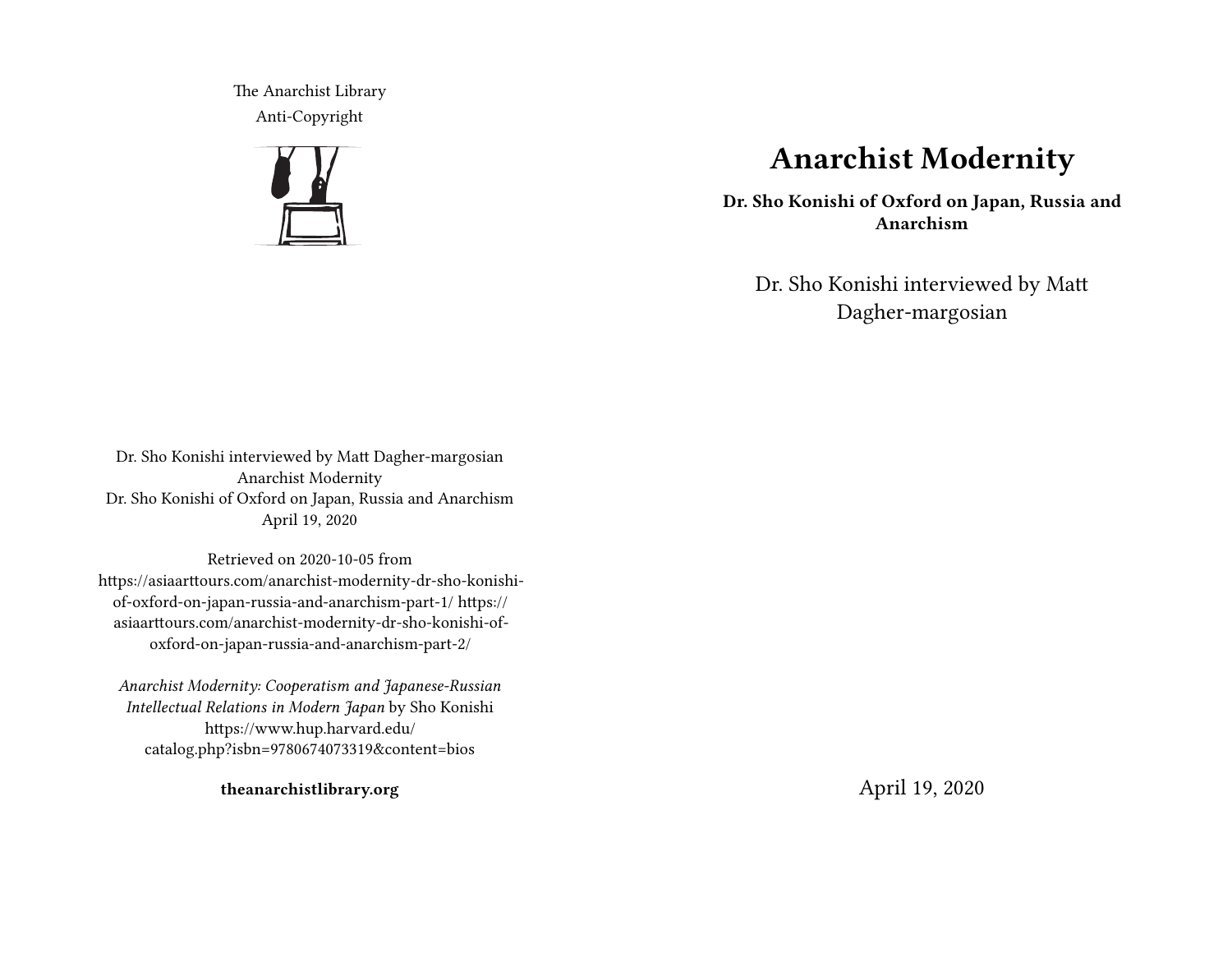**which you explain (through his framing) as one tied to boundaries, borders, a sovereign with power and legal order. This is compared throughout your book to the bottom-up and borderless utopia of everyday practice that inspired so many Japanese and Russian Anarchists.**

**As Western Modernity is crumbling and Capitalism threatens to extinguish all life on Earth do you see a chance for the politics and international collaboration that we see in your book to resurface? If so, what inspiration or tactics can contemporary activists find in the image of the Heimin and Cooperatist Anarchists of your book?**

SK: Yes, I do.

What inspiration? That's not for me to say. I'm a mere student of history. If 10 people read it, there will be more than 10 ways to reflect the ideas found in the book. But I imagine that what you are doing here will certainly be an inspiration that contemporary folks would find important. And as such, let me thank you again for such an exceptional opportunity to communicate with you in this way.

*For Dr. Konishi's incredible scholarship, please see his book Anarchist Modernity: Cooperatism and Japanese-Russian Intellectual Relations in Modern Japan by Harvard University Press.*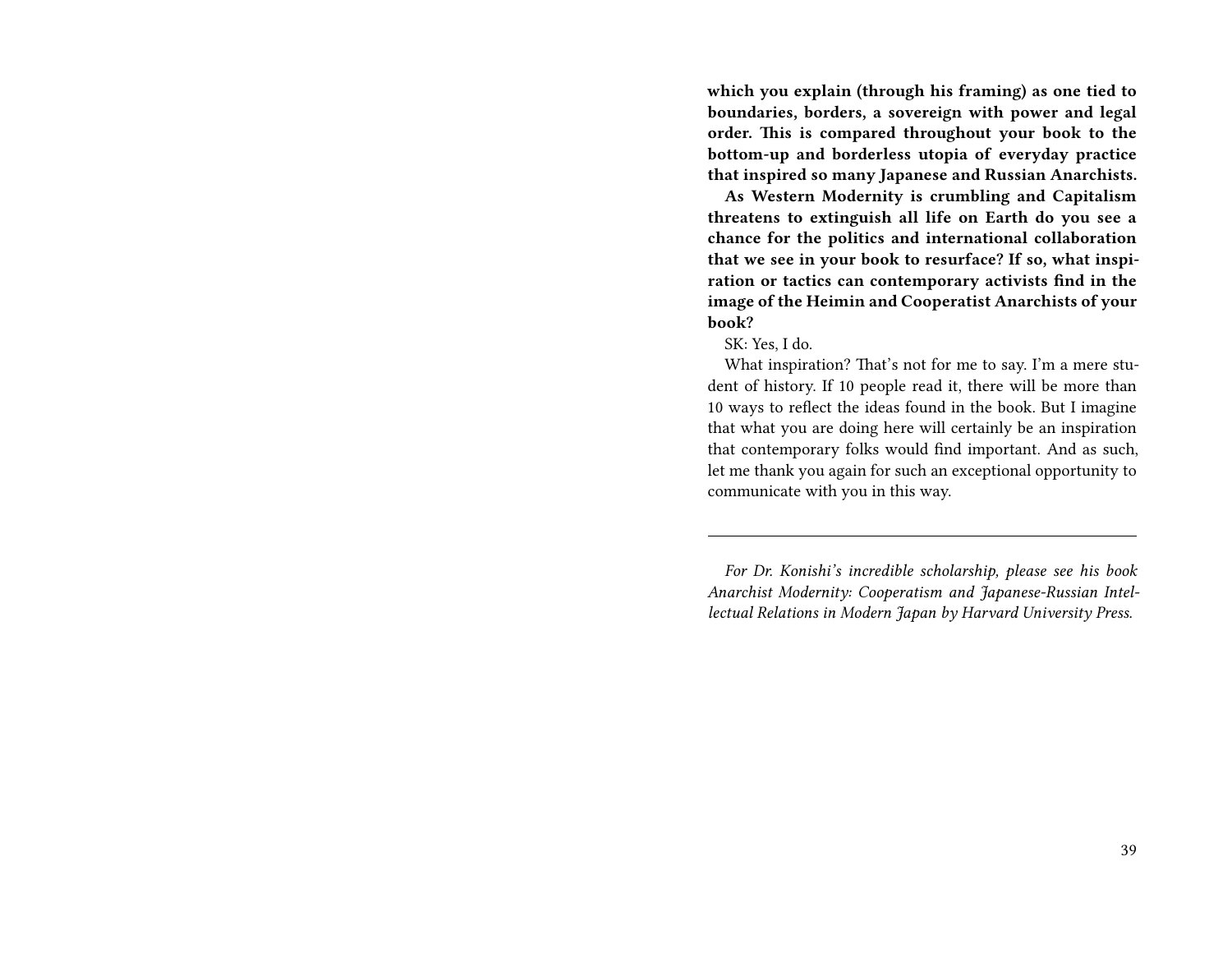the most essential creature for the survival of human civilization. Its recycling of animal dung allowed for the survival of the entire agricultural world that is so essential to human survival. This is perhaps why the scarab beetle, a type of dung beetle, was worshiped by the Egyptians. The notion accords well with the earlier mentioned philosophy of *Tao te Ching*. Ever since Osugi's translation, the beetle has been called endearingly the 'dung ball roller' by Japanese children and adults alike, and spawned a mass culture of dung beetle paraphernalia, from t-shirts to model figures, etc. Its mass popularity can be entirely attributed to Japanese anarchist translations of Fabre's scientific observations of the dung beetle's and other insect behaviour. Their translations have ever since the early twentieth century been the *Mother Goose* of Japan, the book that every Japanese child reads. Children's collection and observations of the behavior of beetles in nature have been ingrained in the play repertoire of Japanese children and primary school education ever since.

Why did the wider Japanese populace reject Spencerian Darwinism's competition? They faced the brutality of capitalism, money-driven social norms and ethics that were antithetical to more rooted anarchist notions of symbiotic coexistence and progress driven by mutual aid. They were attracted not to ideas of segregation or hierarchy, but rather to anarchist celebrations of the 'weak' (as defined by Western modernity) as the strong, the necessary, and the divine. This helped lead to the widespread interest in Esperanto, again from below. Esperanto was a language without culture that simultaneously embraced all languages and cultures equally  $-$  at a time when culture meant race, and race meant the hierarchy of civilization, which served as an ethical justification for the weak to be colonized and controlled under eugenicist policies.

**AAT: To conclude with the beginning, early in the book you bring up Zygmunt Bauman's criticism of the** *"Sedentary Imagination"* **of Western Modernity,**

#### 38

## **Contents**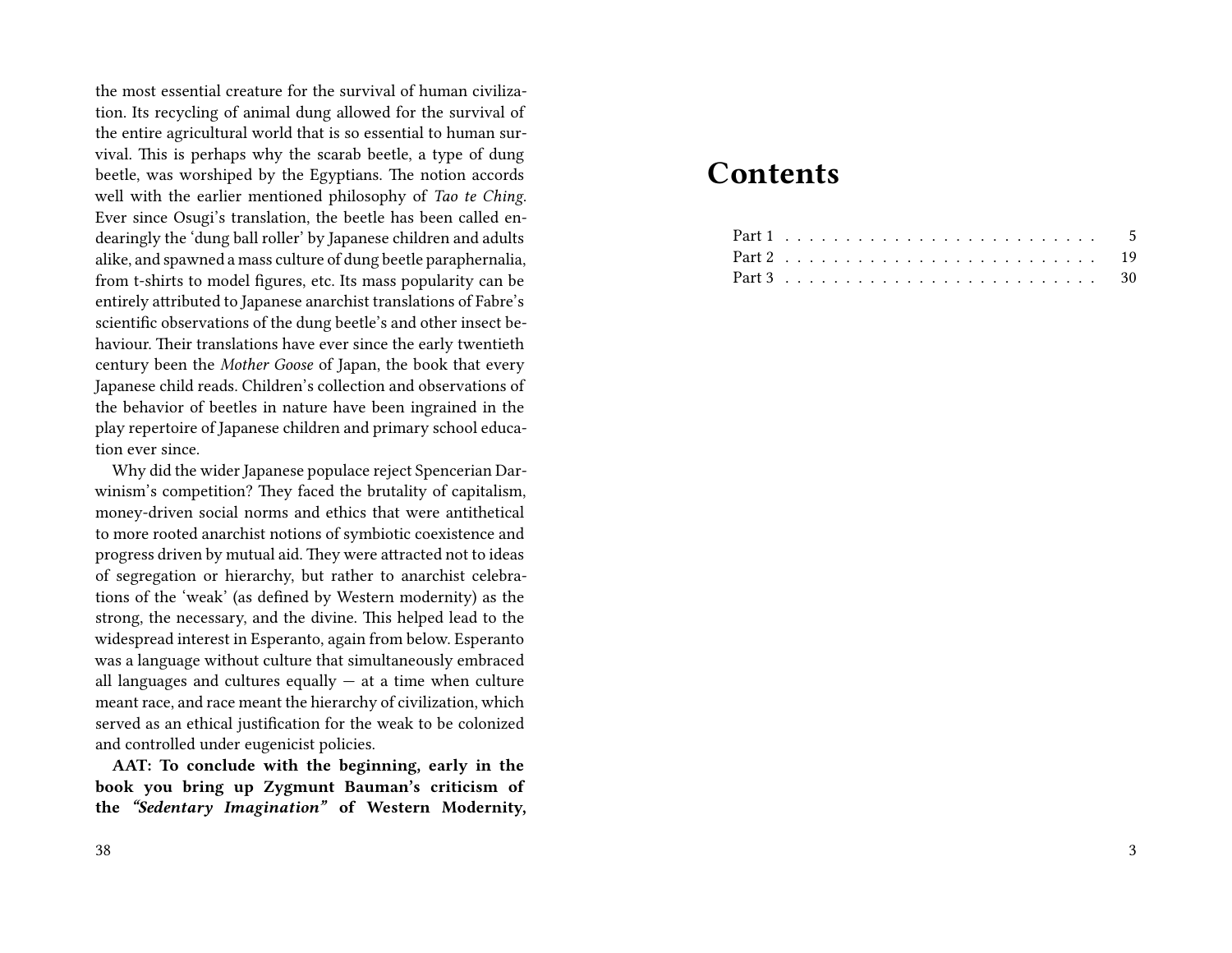societies vs. collectivist ones, as if human subjectivities and societies can be divided into two models. Cooperatist anarchists reflected symbiotic human subjectivity onto the tiniest, seemingly most unimportant little creatures, like microbes and dung beetles. They demonstrated these little creatures doing, and their acts as being not only necessary for the health of larger society and environment, but also illuminating for our understanding of the nature of our own existence. Each tiny element, each little creature, was viewed as significant for the well-being of the larger entity that we are all a part of. It was both aesthetic and ethical. It was also simultaneously collective and individual. To be individual, one needs to be collective, and to be collective, one must be individualistic. So, neither of these terms would have captured their subjectivity.

Cooperatist anarchists did not reject Darwin's *On the Origin of Species*, but they did reject *The Descent of Man*, by ignoring it. Darwin's understanding of evolution was embraced as it suited their idea that everything is constantly evolving, and forming and reforming. Competition as well as cooperation was essential to the survival of any species. With each individual talent gifted by Gxd, each has different roles to play, resulting in an intricate interconnectivity of energies. For cooperatist anarchists, the world of insects was a missing piece in their worldview. If colonizers at the time sought to prove the right of their mission by measuring the bones and skulls of inferior creatures in accordance with the Western civilizational model of the hierarchy of species, Japanese anarchists sought to prove their worldview by removing the hierarchy of world order. They did so by decentering the world, talking about the dung beetle and microbes, and exploring the negative discovery of the universe. Fabre fit their concept of the natural world that embraced the smallest and seemingly most useless creatures like the dung beetle, and made it the hero and subject of fascination, recounting in smallest detail its utterly eccentric behavior. Yet this odd eccentricism made the dung beetle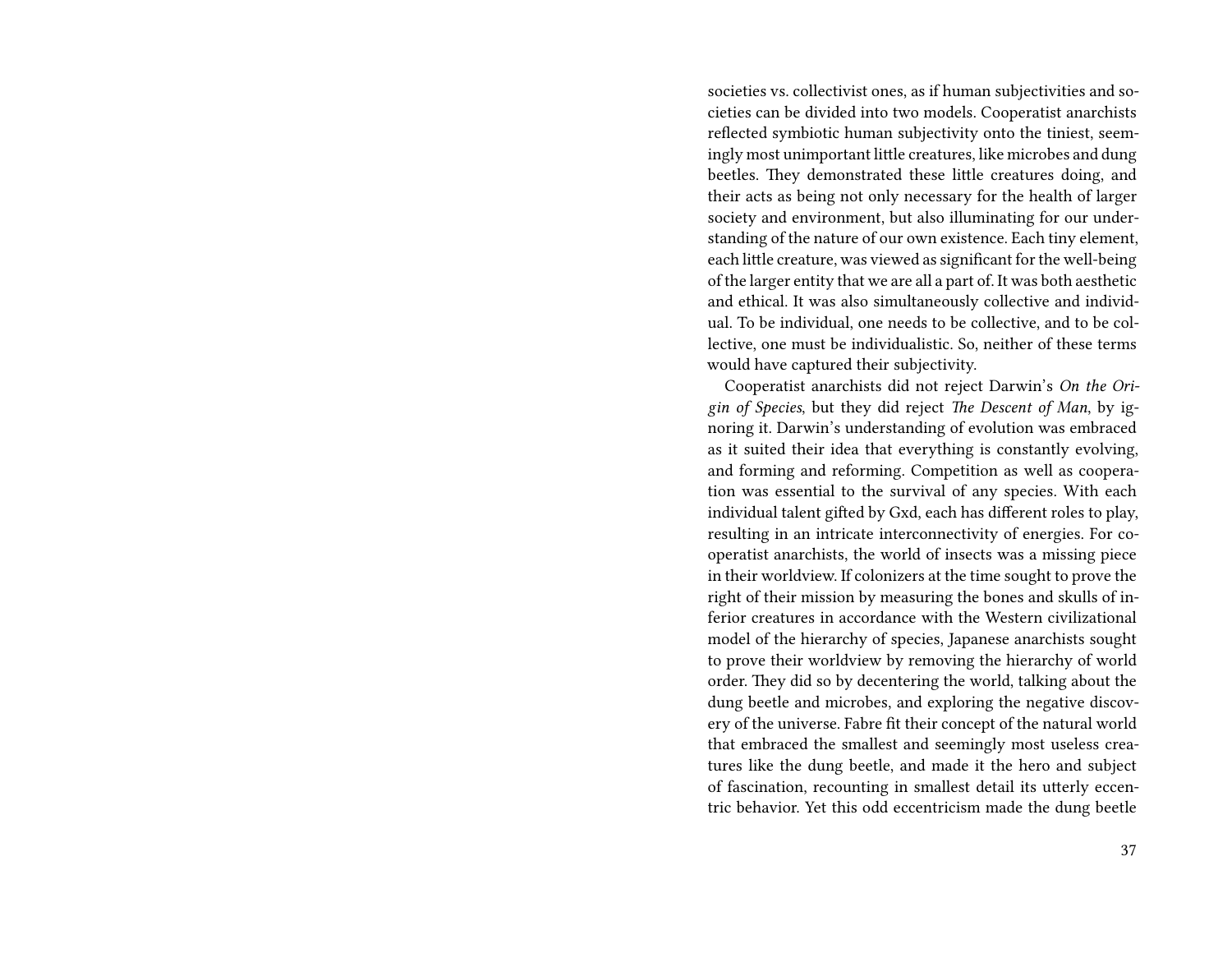#### **of brutal competition and hierarchy expressed by Darwin.**

SK: From the outset, Fabre and Osugi had different ideas about the natural world. While Fabre saw insects as God's creation, Osugi saw them as cooperatively connected with the wider nature including humankind, kind of like the idea of 'Gaia' as James Lovelock and Lynn Margulis have called it.

Osugi's originality in his translations made Fabre's writings on insects extremely popular in Japan. The way Osugi translated Fabre was vivid, colloquial, humanizing and humorous. Many translations have appeared since then, but I still think it's hard to beat the first by Osugi.

His translations appeared within a broader interest among cooperatist anarchists in the natural sciences, most specifically, a fascination with the smallest creatures of our universe. Interestingly, while Lev Mechnikov's writings never became known in Japan, it was Lev's younger brother Ilya, a Nobel Prize-winning microbiologist, whose writings came to be widely read among cooperatist anarchists. Ilya Mechnikov's writings on microbiology proved that human beings' innermost being was mutual aidist. He demonstrated that the nature that surrounds us and is within us from our very cells is symbiotic. Thus, symbiotic development was at the heart of our evolutionary origins. Many decades after Mechnikov's own work, the world-renowned biologist Margulis developed her own work, inspired by the symbiotic functioning of phagocytosis by Mechnikov and other early twentieth-century Russian and Soviet biologists. She took important cues from these Russian biologists on the role of symbiogenesis in evolution, biologists who likely worked in the same circles as Ilya Mechnikov.

Why did it resonate with the wider Japanese populace? It perhaps echoed their mode of existence and sociality, particularly at that time. Anthropologists often make sweeping generalizations and assumptions that divide so-called individualist

## **Part 1**

**1. For scholars, I'm always interested if there were formative life experiences which led them to pursue their specific field of study. Were there any events or figures which led you to research collaboration and translation between Japanese and Russian Anarchists?**

Your question about life experiences is an interesting one. Our memories of life experiences often lead us unconsciously to (re)examine our world in a particular way. We are usually unable and unwilling to recognize this tendency, so we create narratives that allow us to live within such invented narratives. We tell stories that conveniently makes sense afterward, and which continue to change over time as we ourselves change. Our autobiographical narratives would appear to be the most accurate, but they are possibly the most inaccurate form of narrative. We're all very good at pretending as if we know what led to what… We're natural storytellers for our own psychological well-being. I guess our death-bound subjectivity leads to such creativity. So to respond honestly to your question, 'I do not know' is probably the most accurate answer.

Having said that, I imagine that my interest in Russia and Japan may have had something to do with my unhappiness with formal schooling in Japan back in the 1980's when I grew up. I have almost no memories of my school life in Japan – it's like a big blank in my mind, as if it had never happened, probably because I hated it. It became stronger as elementary school progressed. I still remember clearly when I asked in Year 7, which is when children began studying English as a requirement, why we were studying only one foreign language and why that had to be English. I failed to understand why English language should have so much power over us. The teacher answered that that's the language required to get into high school. I responded, 'If I don't go to high school, then I don't need to learn it?' His response was that I was a bad influence on my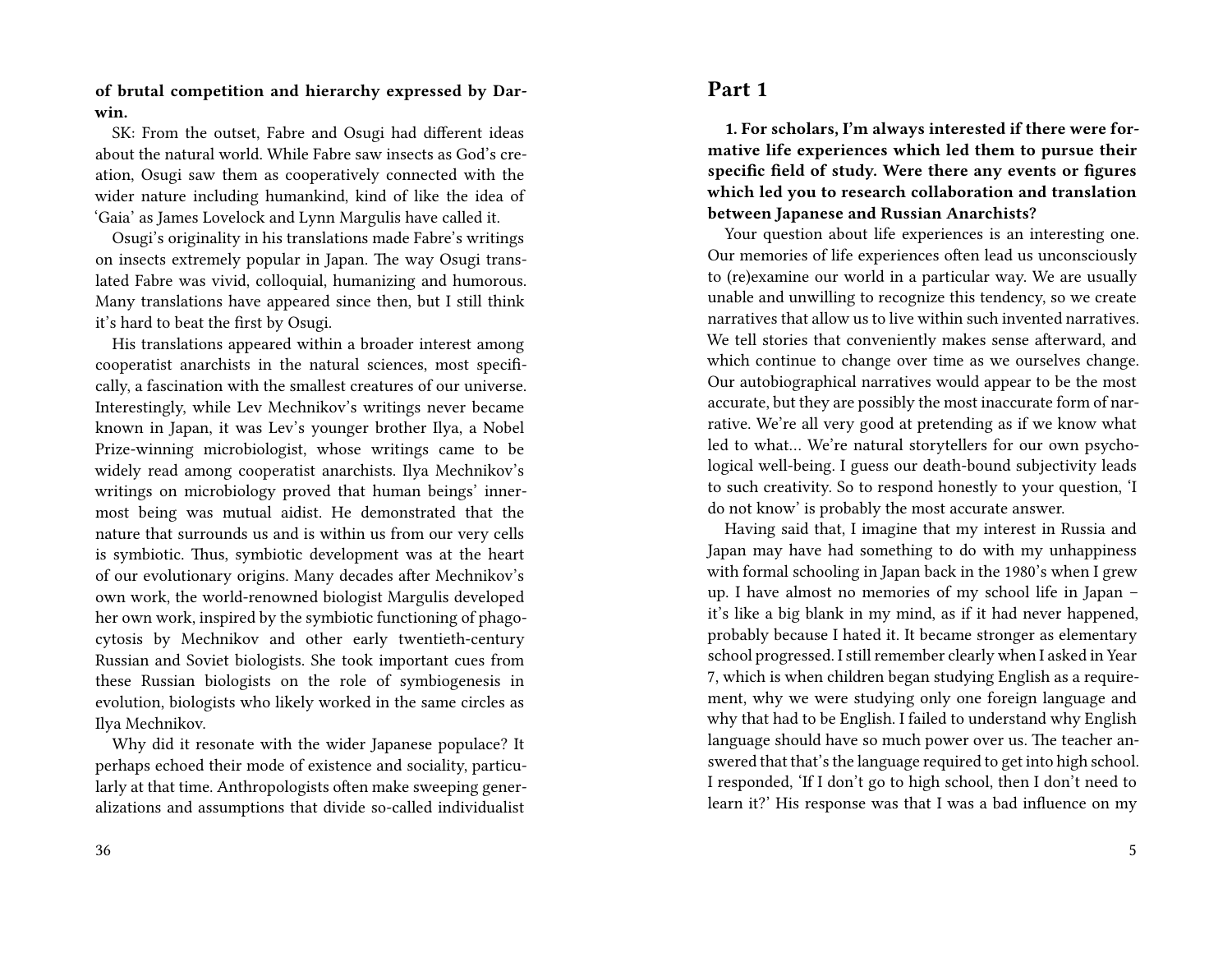classmates. I was asked to leave the classroom and stand outside. I got beat up by the teachers and had to stand outside the classroom, but none of this served to help me understand – in fact just the opposite.

I began to realize that the problem was too large to solve in one classroom. Of course I threw away my English texts at the time. My schoolmates came to me with admiration and reverence for what I said and did – they agreed with me  $-$  yet they themselves did and changed nothing, fearful of saying anything and doing anything. It was as if nothing happened. The best students academically were the wisest, as they knew how to do well in such a system.

That was the pattern of my everyday school years. So I quit and became a school dropout, drinking by myself in the park from the morning, while my peers were preparing for their exams. My confrontation with modern state education had started much earlier, almost as soon as I was asked to go to school, but I won't go on about that here. This sort of experience, and countless more, probably influenced how I saw the world, and played a part in what I wrote decades later. I was quite seriously concerned about that country's future.

My early interest in Esperanto language (not that I studied it then) had something to do with this, for example, in that Esperanto is a kind of linguistic solution to all sorts of discrimination.

My interest in Russia was formed in this same way, because Russia was always so hidden in Japanese education. In Japan they never talked about the Soviet Union in school back then, as if it did not exist, or as if it were something bad and scary to talk about. If English had celebrity status, Russian was the opposite. So I ended up doing my undergraduate education in Russia.

Similarly, the military in Japan is always hidden from public sight and scrutiny. 'The military does not exist in Japan,' they used to say. So I became interested in military affairs precisely of the biggest names in the Russian revolutionary movement moved through Japan in this period, and there were powerful effects of the education and coaching of POWs in garnering the POWs' support for the Russian revolutionary movement. Indeed, the Russian writer Andrei Belyi depicted the return to Russia of mass waves of revolutionary minded veterans of the Russo-Japanese War in his 1913 novel *Petersburg*.

Time was suspended in the camps, and there was quite a lot of time to kill. Being in the camps gave people time to reflect. The war was brutal, and people wondered for what they had fought. The Russian POWs felt the contrast between the brutality of the war being fought against Japan, and the incredible suspended period of calm in the camps, when they were free to walk around the town, interacting freely with Japanese people. They were treated incredibly well in Japan, and given access to the highest standards of medical care. This was in accordance with the Japanese government's effort to show the high civilizational achievement. The same motive that led Japan to win the war with Russia, led it to treat Russian POWs extremely well.

In the POWs' psyche, their service to the state was pending. Japanese treated the POWs generously as general civilians, and the POWs no longer perceived themselves as soldiers serving the nation state with weapons. In the camps, the POWs transformed their thinking, from service to the nation state, to conceiving of themselves as people without the state, which they shared with the Japanese Nonwar Movement.

**AAT:The final pairing I'd like to highlight is Anarchist Ōsugi Sakae and Jean-Henri Fabre the French Entomologist.**

**Could you discuss how Japan's anarchists saw their own perspectives within Fabre's writing on the natural world? Why did this viewpoint resonate so vividly with the wider Japanese populace (to this day). Lastly, why did they reject the more Malthusian and Spencerian notions**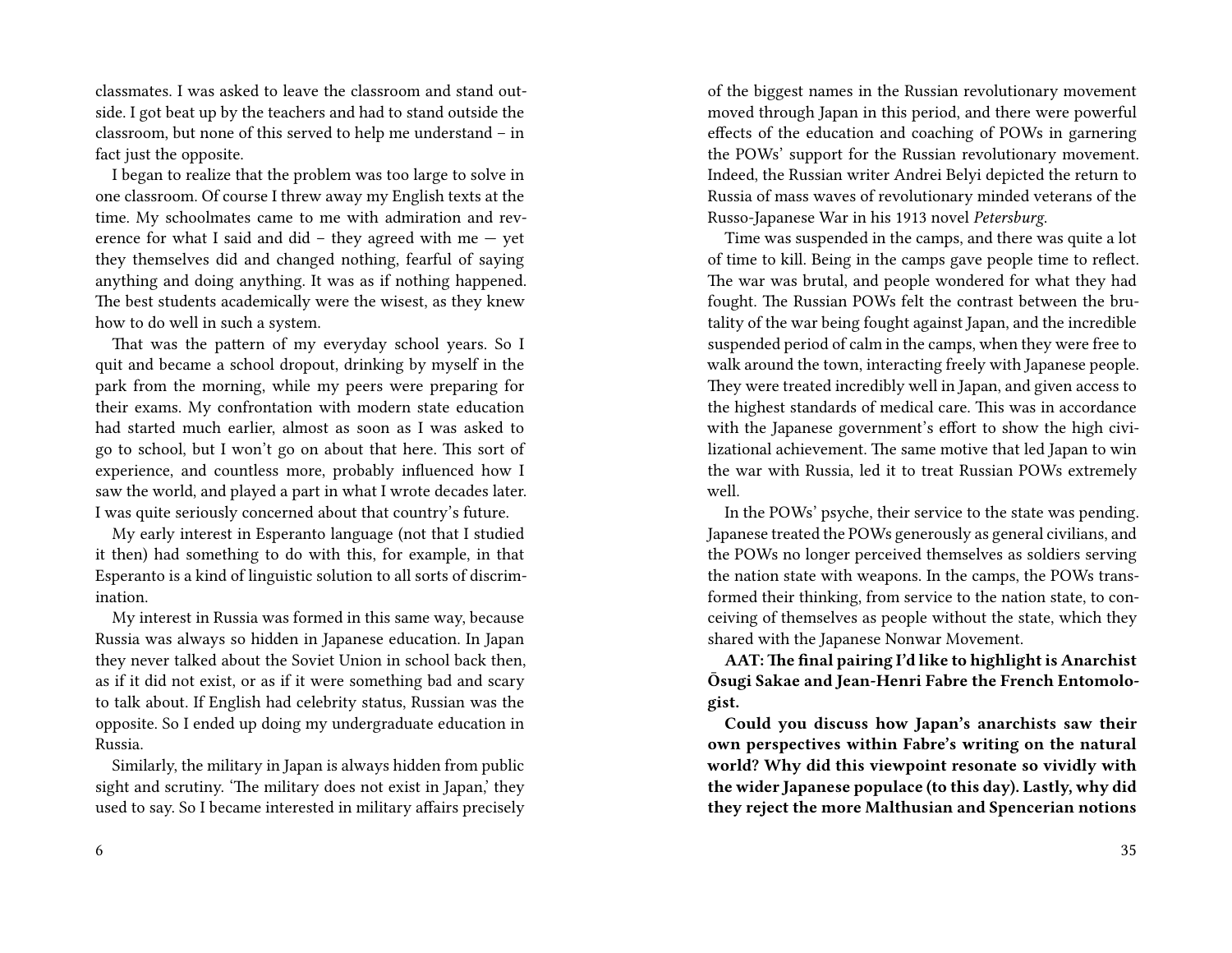ties. What sort of 'global history' would we see if we were to take anarchist modernity seriously?

**AAT:During the War, you provide insight about Japan's POW Camps as sites of revolutionary potential:**

*With some ninety thousand Russian POWs scattered in twenty- eight POW camps across Japan, the camps served as ideal hubs… for the networked activities of Non-war Movement activists and their Russian revolutionary counterparts… These figures turned the camps into a kind of a liberal arts college, or a "barbed-wire college"… Without charge for tuition and with free room and board, Japanese socialists and anarchists, as well as Russian revolutionaries in Japan, treated the camps as ideal campuses to educate captured Russian soldiers … Hundreds of thousands of Russian soldiers were radicalized by their experiences in the war and their education in the POW camps.*

**Could you describe how revolutionaries took advantage of these punitive spaces and transformed them into sites of revolutionary potential? Are there contemporary lessons which can be taken and applied to the modern panopticon of prisons and camps that currently festers across the globe?**

SK: The tens of thousands of Russian POWs in Japanese camps during the Russo-Japanese War were already discontent. It was a matter of redirecting that energy and critical mind toward revolutionary thought and action. Russian Populist revolutionaries in Japan led by the physician Nikolai Sudzilovskii-Russel published a newspaper, *Iaponiia i Rossiia* ('*Japan and Russia'*), which was disseminated to the POWs. Russel was given free hand to disseminate his material. I believe the Japanese government was well aware of the revolutionary nature of the material, as it had been using secret agents to support and funnel money to Russian revolutionaries in an attempt to destabilize the Russian government. Some

because of that. Of course, the requirement to study English has a lot to do with a longer and broader global history and, more immediately, Japan's defeat in the Asia-Pacific war. This intertwining of the hidden presence of the Japanese military with the all pervasiveness of English language probably also had something to do with my becoming a cadet at a military university in the US, where I trained in military affairs while learning Chinese and Russian languages— remnants of the Cold War. This university possessed a highly rated Russian language program, including the best summer Russian program at the time. I ended up representing the US military school in the Russian/Soviet city of Tula, a military industrial complex that had just opened to foreigners the year I came. So I was 'the first foreigner from the West' (as Russians used to labeled me then) to enter that city since it was closed during the Soviet period.

Funnily enough, nearby Tula is also the Russian writer Lev Tolstoi's estate home. I first encountered Tolstoi, who was to become an important part of my book, while I was living in Tula as an undergraduate. But it was not through the front gate of the Tolstoi Museum that I encountered him, but through a back way, when my Russian friends and I went to 'gulyat', walk around aimlessly to smoke and joke, to rest, or to swim in the same pond that Tolstoi used to swim in. The water looked filthy, smelly and green, but nevertheless… That was my first real encounter with Tolstoi – imagining him swimming in that pond on the estate neighboring the city that decades later would become a Soviet military industrial complex. When we did go to the Tolstoi house and museum for no particular reason, I did notice that his house had preserved a surprising number of books and letters in Japanese, which made me curious. Also, I realized then that the microbiologist Ilya Mechnikov and other scientists befriended him, despite his embrace of a pastoral, simple life of manual labor. I became curious about these people who were from such different backgrounds and professions, and yet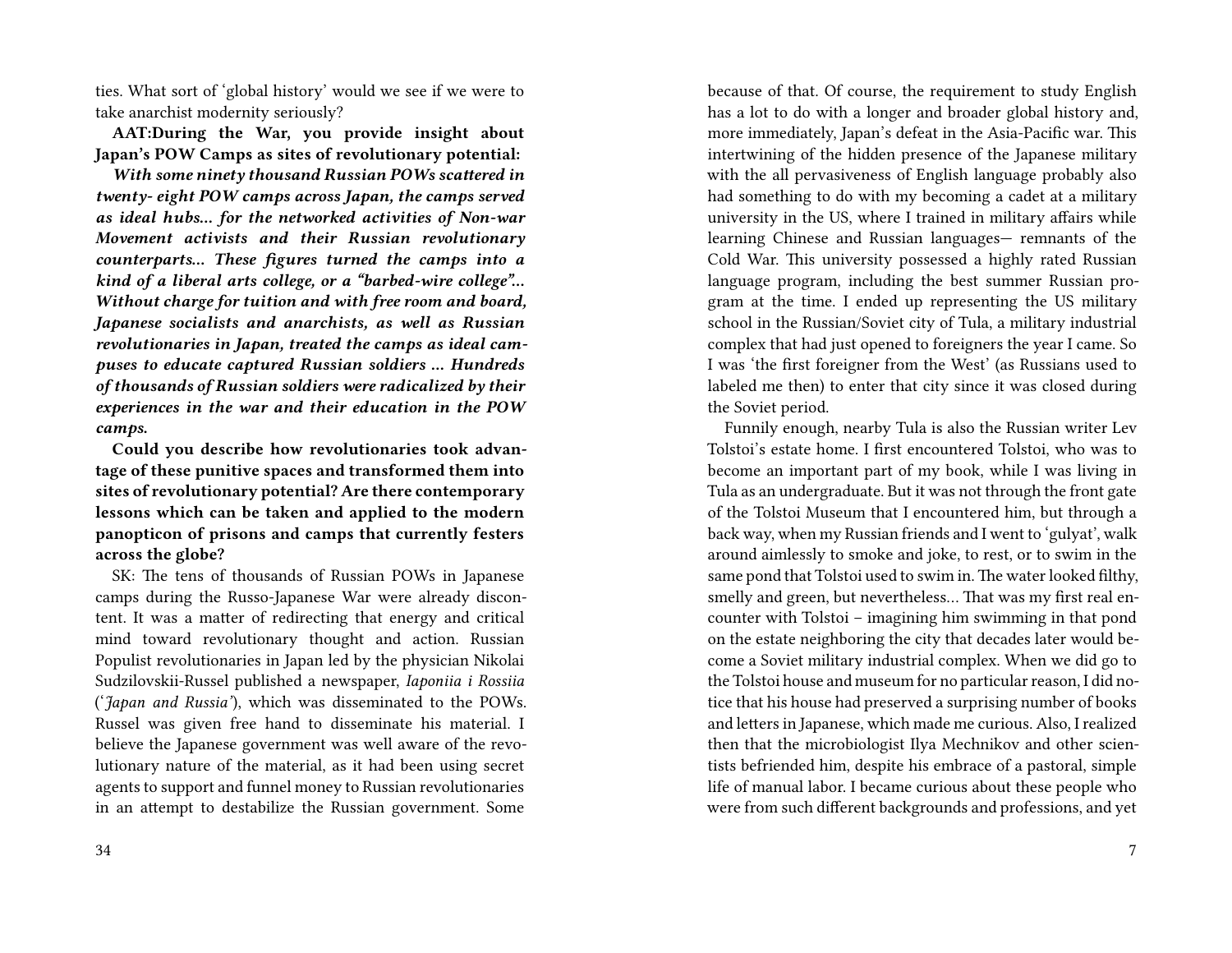appeared to be networked in multiple ways to one another, directly or indirectly. So yes, my curiosity was there then. But frankly, at that time, just to make my body move was tiring at the end of the Soviet regime. Especially being the first foreigner 'from the West' as a first-year undergraduate, without any family or friend connections, with endless shortages of everything, my primary focus was finding food to survive however I could — not scholarship.

Before my university studies, I had also become homeless for a good while in a number of countries. While I slept on the street, I was still holding on to my  $9<sup>th</sup>$ -year school completion certificate as if that was going to help me. But quite the contrary, the certificate was of no value at all. I didn't realize it then. While I slept on the street, I had many encounters with other homeless, as well as certain 'tribes' of outcastes (whether ethnic, racial, immigrant, social, intellectual or otherwise) in various countries. In the US, some of these 'teachers', as I used to consider them, were often the disposable and hurting veterans of America's various wars. Some of them told me about America's de-institutionalization policy, which released patients, many of whom were vets, from mental and other hospitals onto the streets. I am not an Americanist or sociologist and have no idea what led to all this homelessness among folks with war injuries in both mind and body. I have no idea if what they told me was true either. This type of experience, nevertheless, also helped lead to my interest in the problem of seeing like a state, not only in Japan, but internationally, creating a global if not transnational 'underground' world. On the streets of New Zealand, I encountered people of various ethnic and national backgrounds. I was wanted to learn more about what tied certain Maoris to the Malaysians, and Indians to others underground, with various ethnic and religious backgrounds, who made themselves invisible and escaped such national labels.

Mechnikov's writings on microbiology in which he described symbiosis functioning on the micro-most level within the human body. A battle of meanings over 'nature' was part of a larger battle over the definition of what was good.

If we look at the artist Ogawa Usen's cartoons in Nonwar publications during the war, we find women, older men, and fishermen quietly napping, sleeping and at rest. These were far from the action-oriented images we might expect to find in a time of war. The images of napping during a time of war were very powerful. In the middle of the day, when one ought to have been most productive, an older man was depicted fishing – not just fishing, but napping quietly and alone while he waits. The cartoon shows him sleeping in the afternoon sun while a fish tugs at his line. This, at the height of war, was one of numerous powerful cartoons with hidden critical commentaries by Ogawa, published in the leading Nonwar publication of the time, *Heimin shimbun*. His perspective, aligned with the philosophy of the *Tao te ching* and perhaps easily lost on us today, would have been picked up by readers at the time in Japan. Readers would have been widely familiar with the *Tao te ching*, a key text at the time. This classical Chinese philosophy usurped the concentration of power in the hands of rulers and elites through its focus on the divine power and majesty of the small and weak masses, in gentle and peaceful inaction or natural action, as opposed to the force and power of rulers and elites. It saw the divine itself as flowing within the small and weak.

Over the past two decades of our own time, we've been facing a similar battle of definitions, based on which a different word order might be imagined. Many examples come to mind. An obvious one, for instance, is the term, 'globalization,' the spread and institutionalization of capitalist modernity worldwide. The related term 'global history' that reflects 'globalization' has the power to justify the present and thereby close the future, rather than opening it up to alternative possibili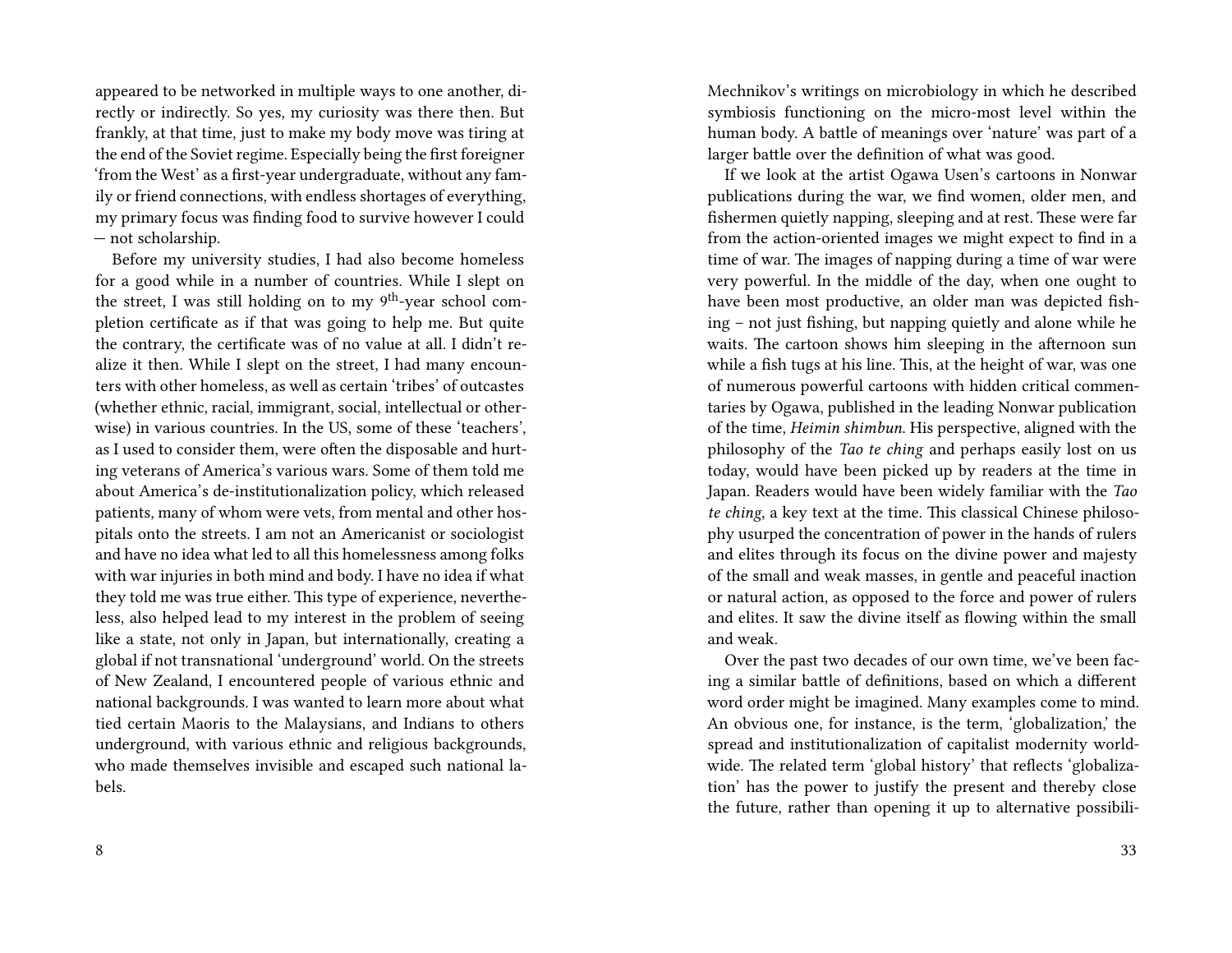taking root that changes the way we think about the global history today at large.

**AAT: During the Russo-Japanese War, How did State institutions and media promote its concept of Kokumin and how did this contrast and compete with Non War and Cooperatist Anarchists who promoted the concept of the Heimin?** *(I found your writing about the battle to define the meanings of "honor" and "peace" to be fascinating)* **What was at stake in this battle of meanings?**

SK: In the Russo-Japanese War, war was peace in a way, a 'peace' that revolved around the territorial notion of the imperial nation state, the territorial utopia. To win war meant to gain peace and to adhere to an idea of progress toward a perfected space governed by civilized human beings, u-topos. The Nonwar Movement at the time was not reducible to antiimperialism. Their critique was not only anti-war, but against that war and its idea of peace that the war was intended to bring.

Interiority became a site of contestation. Teddy Roosevelt promoted the idea that anarchism was terrorism, while Nonwar adherents saw 'terror' as belonging to the state's uncontrolled abuse of power. Nonwar adherents had no intention of using violence. Meanwhile, the state used violence as means to control and govern the state's subjects. Kotoku Shusui, a leading anarchist and the leading voice of the Nonwar Movement, and 11 other alleged co-conspirators including Kotoku's common-law wife, were murdered by the state for conspiring to assassinate the emperor in 1910. Osugi Sakae, translator of accounts of the dung beetle, was also murdered, by the military police, 10 years later.

The determination of what was natural was at stake. All other moral vocabularies followed to that end. For cooperatist anarchists, what was natural was symbiotic nature. Around the time of the war, people were reading not books about war, protest or revolution, but the above-mentioned Ilya

Ultimately, while homeless, I started speaking to God without an 'o' — not 'God' as a historical artifice, in the narrative sense, but Gxd without Being, without church, Bible, preacher, etc. It was just me and Gxd, always and everywhere, in an intimate relationship. I had lost utterance being alone there. I didn't want to be a part of capitalist modernity (I didn't call it as such then, it was more like 'the money-centered empty culture of post-war Japan' or some such expression I had), but to avoid being part of it had made me homeless. There was no one other than myself to justify my derailment. I felt then that if no one followed me, even if they agreed with me, then at least I should act alone. When you have no one else to talk to on the street, you naturally develop a conversation with Gxd about right and wrong. Without that experience, I probably couldn't have thought about 'anarchist religion', a term that I invented, then discovered in historical reality, as a term to make sense of what was in fact there. Then I had to make sense of the spacetime that had necessitated such an idea.

So this might have been an influence on my interests. It probably led me to be curious about the history of thought and practices that overturned the existing culture. My skepticism about any institutionalized knowledge that was in the interest of the state within the rigid departmentalization of modern institutions, and the accompanying politics of knowledge, all made me want to think outside them. Applying that to modern Japanese history many years later has at least partly led me to disclose anarchist modernity as a major cultural and intellectual current in Japan. All this is in hindsight of course. Until you asked me, I hadn't thought about such links. But my attempt to create new approaches to study the history of modern Japan outside the fold of 'West'-, Soviet- or Japan-centric historicity to make sense of the intellectual phenomena captured in my book, in hindsight had something to do with some of these 'life experiences'.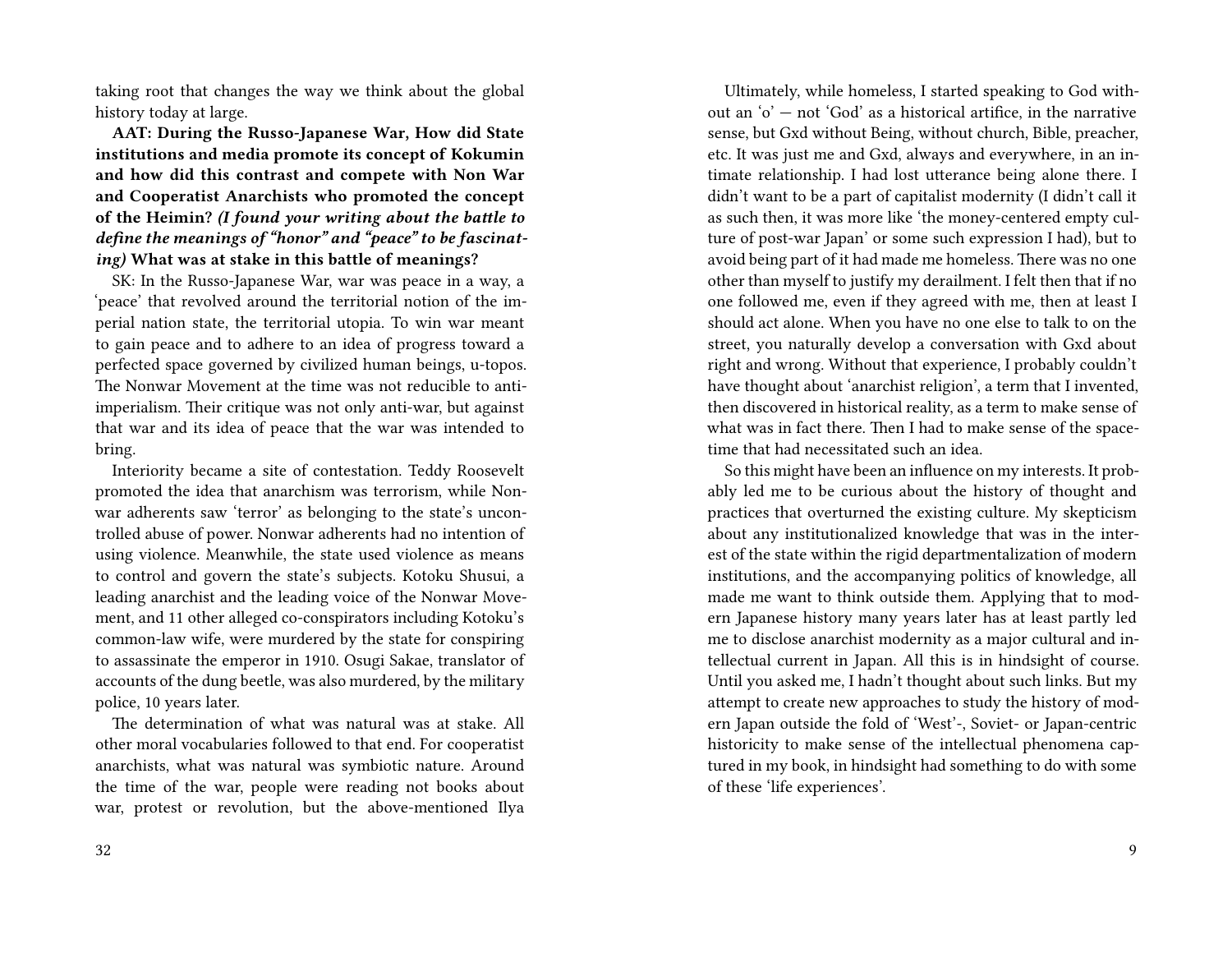**2. We'll be discussing your incredible book today:** *Anarchist Modernity: Cooperatism and Japanese-Russian Intellectual Relations in Modern Japan*

**I notice throughout the book you highlight the impressive volume and diversity of places where cooperatist anarchism took root in Japan between 1860 and 1930:** *seminaries, hospitals, candy stores, farms, urban/rural poetry circles, prison camps and elite universities* **are just a few examples.**

**How were activists at that time able to transform multiple spaces (and communities) into sites of cooperatist anarchism? And what contemporary lessons does this offer for present-day individuals to also try and transform seemingly fixed (in meaning or function) spaces and communities?**

Diversity and multiplicity are the very essence of anarchist thought itself, which reflects how these ideas develop out of the practical concerns of the everyday. That nature of multiplicity and everydayness in turn reflects on where and how they relate and communicate. Yes, space can be designated, fixed, and even controlled and managed by power, but what you think and do in these spaces at an undesignated time essentially determines the meaning of the space. Perhaps many of the actors didn't intend to transform these places into something that they were not. It was in the process of putting their ideas into practice that came to give certain meanings to certain places.

For the most part, I don't consider these spontaneous participants 'activists' per se. For instance, in the 'people's cafeteria' *Taishu Shokudo* used by thousands of people in Tokyo at the time, customers were reminded with signs and other means that they were participating in the larger purpose of *Sogofujo*, mutual aid for global progress. Many of the actors I talk about would not even have identified themselves as 'cooperatist anarchists' per se. That's probably why they were able to think and do what they did from outside the state-centric political sphere

translation practices that I talk about in my book uprooted such dichotomies. They negated colonization practices justified by ideologies of civilizational hierarchy. The translations of Tolstoi and Tao te Ching liberated their readers from that hierarchy and its embedded temporality. They allowed ordinary people to be the vehicles of social progress.These translations were not expressions of cultural nationalism or self-colonization, but rather a practice of liberation that embraced a global outlook.

This history of translation allows us to better understand how translation can be an even more innovative practice and process than we thought. Not only were they *not* translating Western terms, but their translations uprooted the very Western terms and the meanings embedded in them. In this way, they liberated people from the constraints of the Western meaning of modern religion.

In order to be civilized, human beings no longer needed to be Christian or Muslim, but just oneself, as unique individuals. In plural, they were called '*heimin*' ('the common people'). This conflicted with the standardized usage of the term for 'the people' as *Kokumin* ('the nation's subjects').

Tolstoi was the most translated writer in the entire history of translation practice in Japan. He was translated as a religious figure, when religion was critical to determine not only who was to carry civilization, but what sort of idea of progress. Konishi's introduction and translation of Tolstoian religion changed the temporality of modernity in Japan and people's belonging to that temporality. It allowed one to have a much broader sociality beyond the nation state. It allowed and nurtured non-state level transnational links with other Asian countries outside the relationality of colonizer and colonized, White and Yellow, and civilized and uncivilized. The translations allowed for new temporalities that liberated people from the constraints and limits of Western modernity that had generated such conceptual hierarchy of divisions for world order. An alternative world order was simultaneously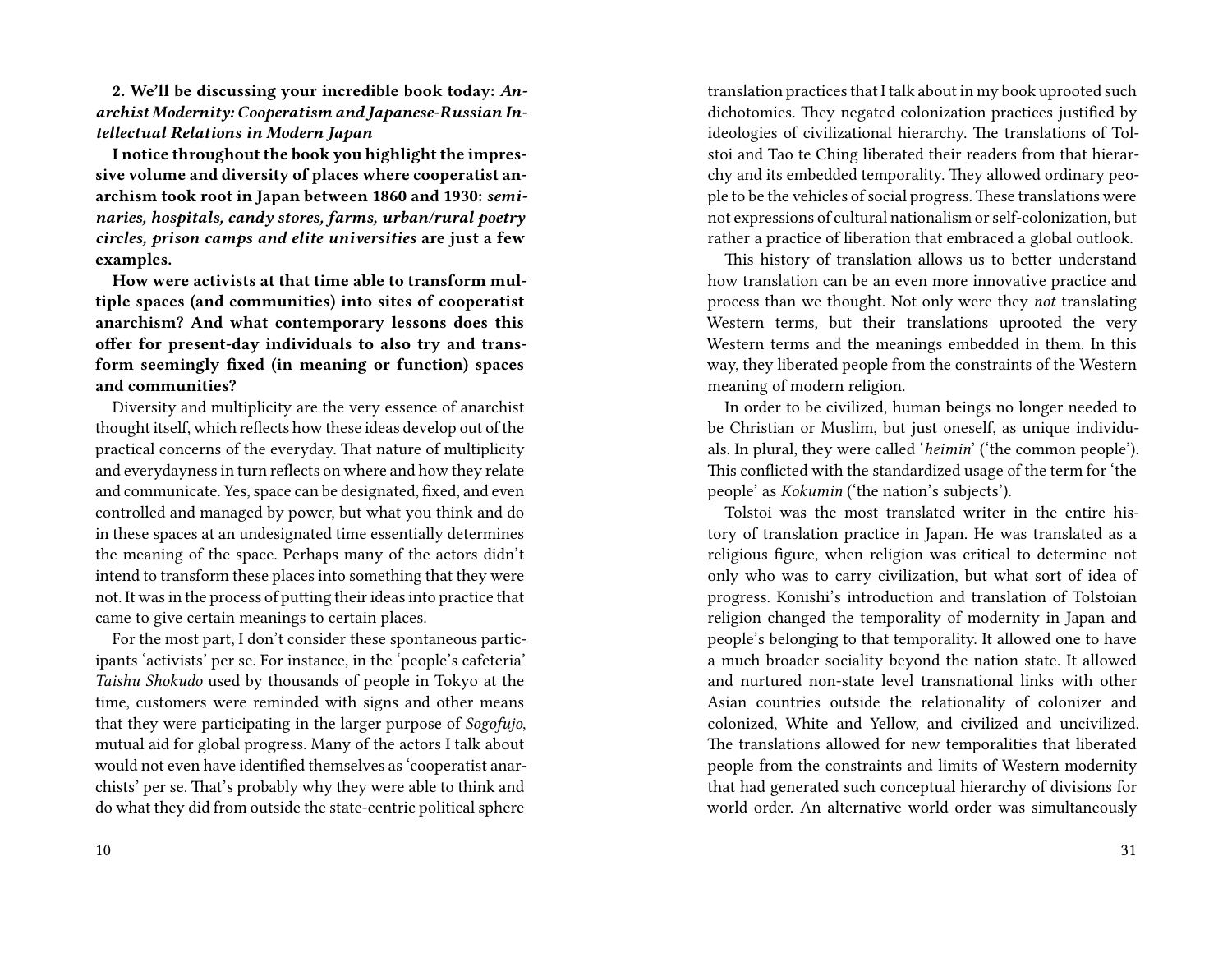## **Part 3**

**Asia Art Tours: You explicitly highlight the role of translation in creating an environment of cooperative Anarchism between Russia and Japan:**

*Rather than a form of unequal power relations, translation in this discourse was a transnational exchange conducted on equal grounds that implied a non-hierarchical world order beyond the epistemological limits of East-West relations.*

**Could you discuss how you see translation as critical to understanding the Cooperatist Anarchism of the period? How were works that were forbidden or beyond criticism in one country (Tolstoy, The Tao te Ching) exchanged between countries in a way that created radical new meanings and solidarity between Russian and Japanese anarchists**

SHO KONISHI: Translation is one of the most productive ways to understand the intellectual history of Japan. The intellectual history of modern Japan is actually a history of translation in one form or another. If intellectual history is a history of translation, then all modern intellectual histories are in a way, transnational histories.

There are a number of theories out there about translation in intellectual history. One theory is that translation is an expression and producer of cultural nationalism as identity and difference. This is because translation acts to allow the reader to identify his or her 'mother' language from foreign language as the 'other.' In modern Japan, this was predominantly occurring in translations of English, which, according to Naoki Sakai, produced a sense of the other vs. the self, West vs. Japan. Another theory is of translation as self-colonization, according to which translations of English literature were an act of selfcolonization, of adaptation to and a perceived superior culture and adoption of the Western concept of 'self'. In contrast, the

30

that revolved around civilization discourse. 'Resistance' was not a conceptual framework to fully make sense of their ideas. They had their own thought on progress that was simultaneous, but separate if not independent from Western civilization discourse — even as they lived with and often in it. It was beyond the modern bifurcation of colonizer and colonized. Theirs was a non-imperial thought that spread in a non-imperial way. That's another reason why they couldn't be identified then or now, through the investigations of neither the police at the time, nor many able historians' many decades afterward. They were often just doing their everyday informal life practices that worked for them through mutual aid, with an 'anarchist modern' subjectivity that emphasized symbiosis with surrounding nature. They valued individual freedom and difference, mutual aid in time of crisis, as well as the beauty and virtue of conducting everyday life in everyday spaces. They saw and understood biological nature along the same lines. These ideas and practices circulated not only among public intellectuals, but also among ordinary folks, who believed that mutual aid was indeed the best function for survival even in the worst of times, times of pandemics, natural disaster, war and otherwise. It seemed that cooperation, not stark individualism and competition, was the most natural way of making their lives better.

Through these spaces, knowledge circulated in a multidirectional manner. Not from Tokyo or London to the rest, from city to countryside, or from 'above' to 'below'. It is important not to believe that the origin of knowledge as coming from the 'state'. In general, the state is usually many steps behind the reality, as everyone knows from everyday experience. So to talk about space, we have to talk about the direction of the process of knowledge formation. For anarchist modernity specifically, this circulation was often in reverse flow, even as it flowed in a multi-directional manner: from the countryside to the city, from the civil war losers of the north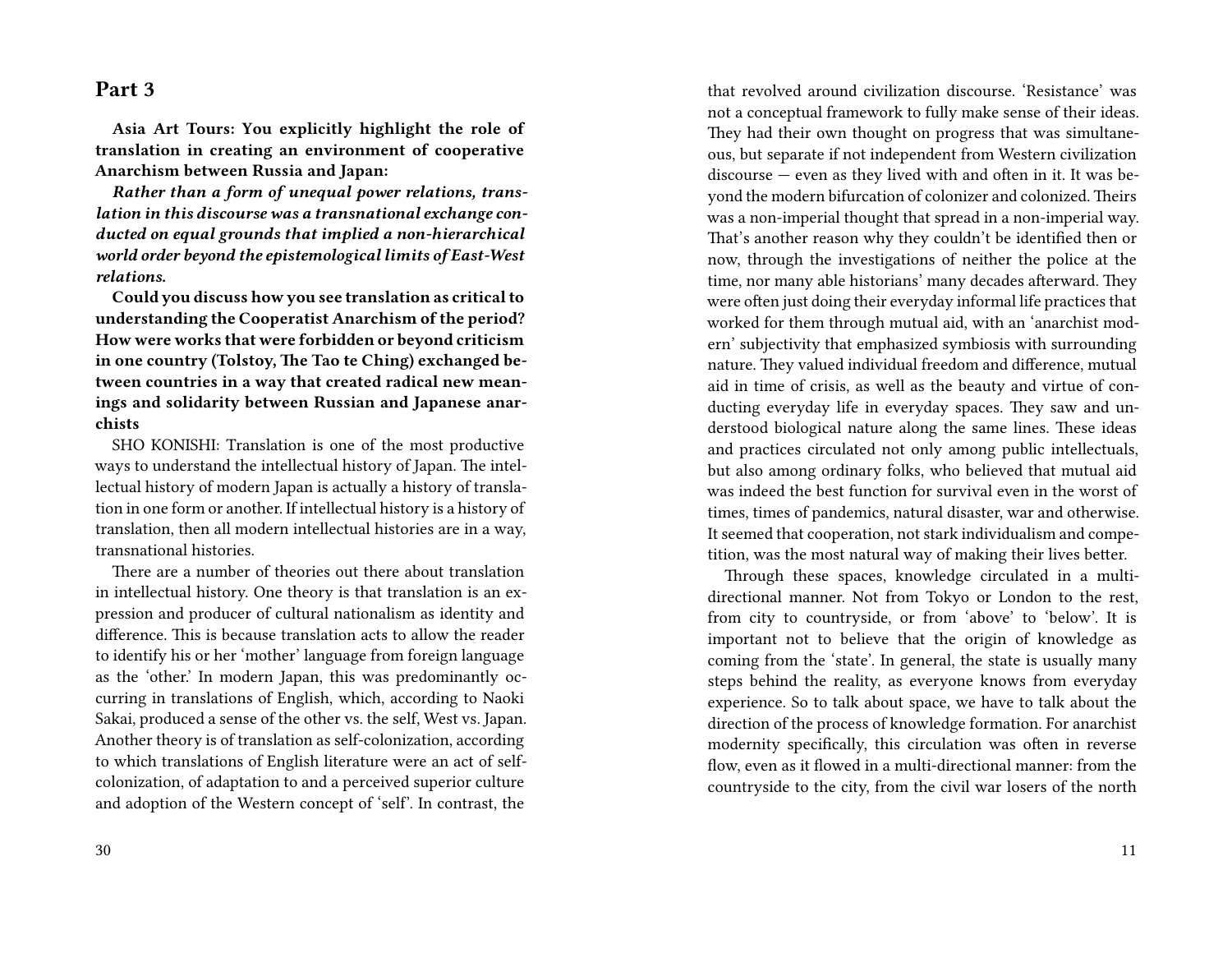to the 'winners' of the war in the south, from Japan or Russia in this case to the West, and so on.

Disrupting the dominant direction of the formation of knowledge can serve to denature the hierarchical structure of knowledge. Multi-directional and even reverse flows of knowledge have stripped the power embedded in the circuits designed to propagate the state's ideology.

There was a practical necessity of using different spaces for various learning functions. While imperial universities in Japan closely followed state guidance, cooperatist anarchists needed unofficial learning places. Imperial universities after all were far outnumbered by these unofficial learning places.

Imperial universities like Tokyo Imperial University wouldn't teach anarchist thought. But on the formal chessboards that they created, an anarchist form of chess with its own rules and strategies was being played. So although spaces like state-run universities were controlled, historians have failed to look at what students actually did in those spaces that were designated for Western modernity. At night, in the dormitory, completely different activities that uprooted and challenged what was being taught during the day were taking place.

The seemingly mundane places where they developed their networks and the off-times when they practiced cooperatist anarchism have methodological implications. Your readers may understandably not be interested in research methodology per se. But it may be important to know that they acted outside our usual spheres of historical investigation, on the second floor of sweet shops, in hospitals, in people's cafeterias, and in the evenings and weekends. They penetrated the interstices and passed through borders and other manmade barriers without discrimination, attaching themselves non-hierarchically to anyone along the way. As it spread, it transcended the states' territorial borders, discarding class and occupational borders flexibly (although not so freely),

12

Church in Japan stood against Japan's oligarchs and Western modernity at large. This was in line with its traditions in Russia, but its reliance and teaching of Chinese classics were unusual and unique to the Japanese branch of the Church. Konishi was a graduate of both the Orthodox Christian seminary and the leading Russian Orthodox Seminary in Kiev. He in turn tried to develop with Tolstoi an ethical thought that was 'universal' and without hierarchy from the Chinese classics, *Tao te Ching*. The text guaranteed ontological equality. We could look at their understanding of the divine as Gxd – or God without Being — much in the way that the *Tao te ching* embodied a divine essence or spirit, or Gxd. Japanese beginning with Konishi translated Tolstoi's religious writings as expressions of 'Gxd'. One didn't need to be Christian to be Tolstoian in Japan, although it's important to point out that Tolstoi himself did believe in a God with Being. It was Konishi's and others' originality of translations and the people who took it that transformed Tolstoi's religious thought into anarchist religion in Japan.

Japan's translated Tolstoi uprooted the translated concept of 'modern religion' as the Christianity of the West. It was in this context that the idea of 'religion' developed as an ethical code that the common people possess. In other words, according to their religious ideas, one didn't need to be Christian to be civilized. The theoretical implications for this are extremely large. This history gives us a completely new, if not revolutionary way of thinking about the intellectual history of modern Japan.

Why did it work so well? They did not think of themselves as anarchists. So this was not about an 'ism' per se, as in a kind of dedication to a utopian ideology. But rather it was a means of making a set of interlocked ideas and practices visible and coherent.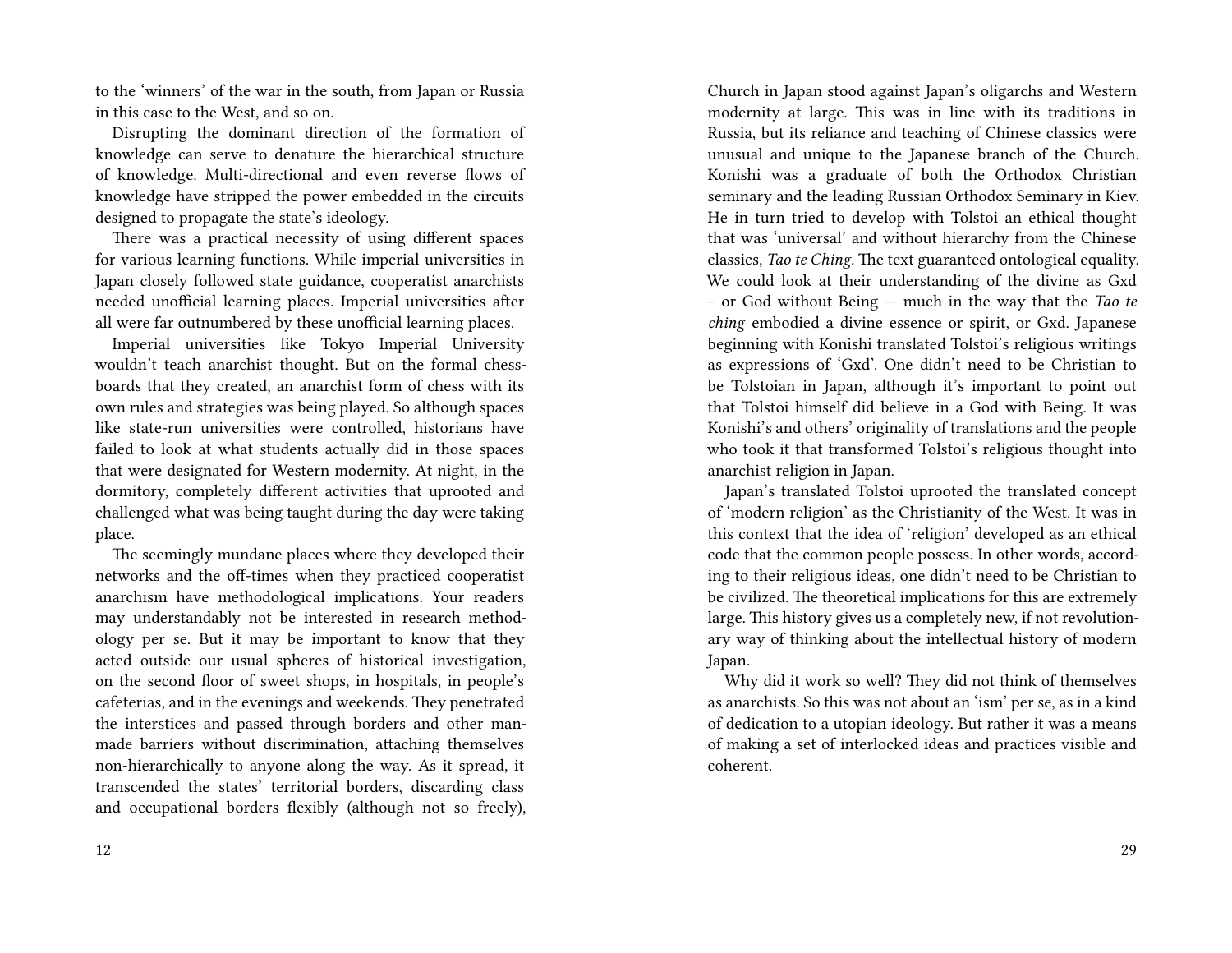this current over many decades of studying modern Japanese history.

**AAT: To conclude, let's look at the relationship between the Dean of Tokyo's Orthodox Seminary: Konishi Masutarō and Lev (Leo) Tolstoy. On these figures, you note:** *Nowhere, except Russia, have the works of Tolstoy been published as many times as in Japan.*

**What did Tolstoy's philosophy unlock for Masutarō in his own exploration of faith? And what were the reasons that Tolstoy's interpretations of faith, and common people captivated Japan's readers at this moment in time?**

**(I'm particularly fascinated w. Tolstoy's concept of God as '***Gxd'* **and its relation to the concept of** *Heimin* **in Japan)**

It's not that the philosophy of the Russian writer Lev Tolstoy unlocked new ideas for the Orthodox seminarian Konishi Masutaro. Rather, it was a simultaneous and mutual articulation process and translation project. This is clearly shown in the historical records of their interactions. Yet no one has ever been able to pick up on this relationship that has entirely failed to fit our Eurocentric and hierarchical understandings of the East-West interaction.

The nature of their transnational relationship as mutual and non-hierarchical reflected the premises of cooperatist anarchist modernity. Both of them were interested in *Tao te Ching* (Lao Tzu) as an antidote to the institution of Christianity. But it was Tolstoi who came to learn from Konishi initially, not the other way around. Konishi was already known as a classical Asian philosophy specialist, ironically because he had been trained in the Russian Orthodox Christian seminary in Japan. The Orthodox Church in Tokyo in turn had absorbed former leaders and teachings of the Kaitokudo, the commoners' 'Academy of Virtue' in Osaka that had taken an independent position from the official Tokugawa regime. Using classical Chinese thought as a way to resist power, the Orthodox

and without discriminating gender, legal or financial power. And it did so through countless unexpected encounters and chance meetings. It acted a bit like an epidemic in this sense. The difference is that people in Japan did not fear or seek to avoid contraction. To encounter and absorb the ideas of cooperatist anarchism was to free oneself, to maximize one's unique potential, and be given a place and opportunity to offer love and empathy in everyday life. What they encountered in cooperatist anarchism was often an articulation or an added value to their own existing cooperative practices. The ideas of cooperatist anarchist justified being active participants rather than backward, uncivilized and unvirtuous beings waiting to be directed by those with political, legal and financial power. In contemporary times (since that may be your readers' foremost interest), it's up to the reader to take different things from different aspects of the book to develop and apply as one wishes, like anarchist thought itself. But it does seem that we need such articulators occasionally who can give new meanings to people's everyday practices. I hope the book has made a minor contribution to this end that will give new energy to ordinary folks and highlight their extraordinary potential through everyday practice, or to those who feel peripheralized in academia but who are working on incredibly innovative work.

Speaking of a lesson, sometimes the same person played dual roles in anarchist modernity, at different times of the day — like the Waseda University professor in the book who went out at night to join activities that contradicted what he was teaching at his university during the day. This may be another implication for us today in contemporary times, that you shouldn't be afraid to do seemingly self-contradictory practices in this complex world. If you try too hard to unify everything in your life around a particular set of ideas, you could end up being homeless like me. If you feel like you are locked in, but you feel no other way to survive in this world, do something outside your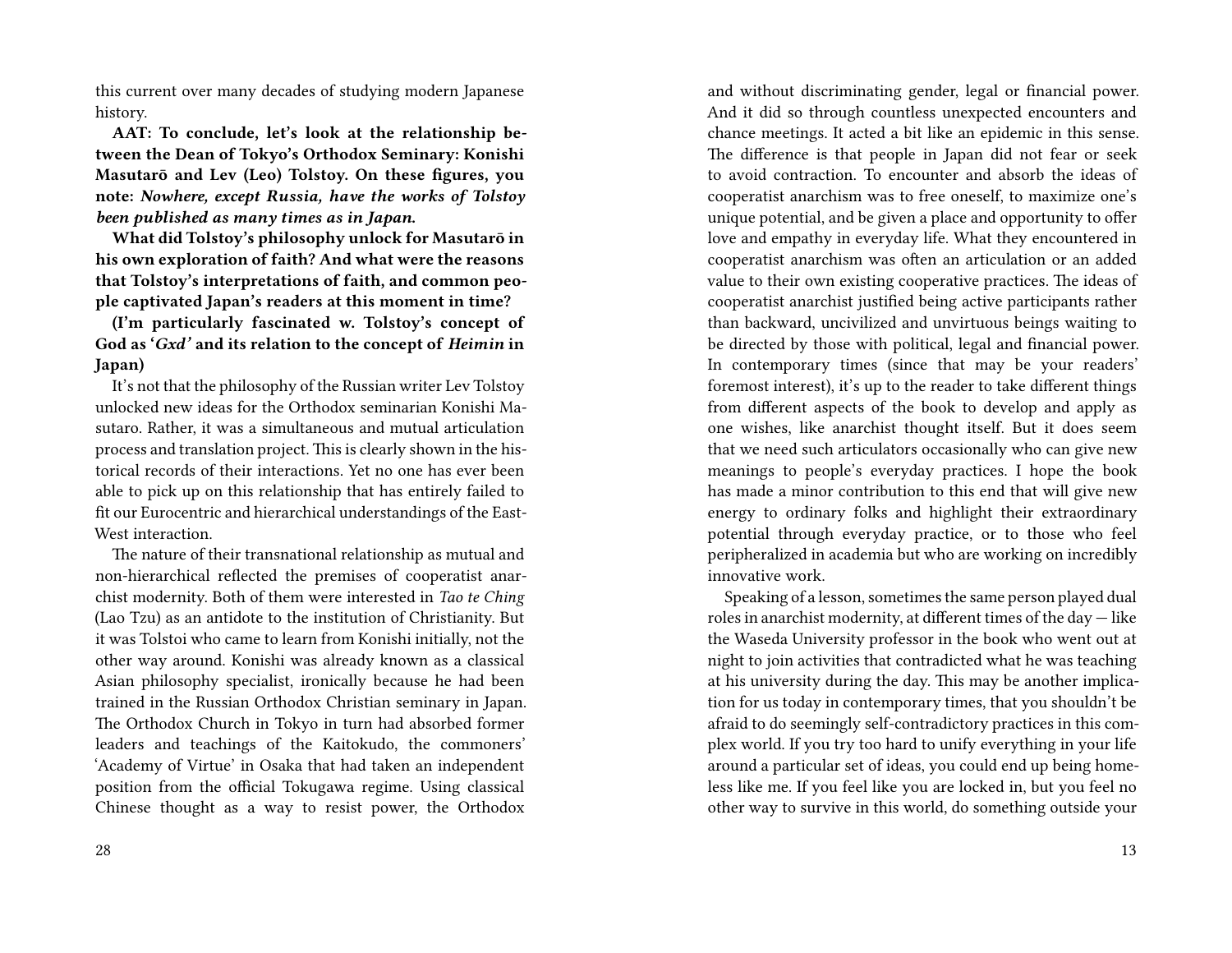'employed' time that can be locked in by forces that you feel are outside your control. There are alternative times that belong to you, when you can create and belong to another temporality, and yet act in effective ways.

Paying attention to these odd places and times not only revealed how and where they were acting, but it also had methodological implications. A lesson for historians is to unlock these interlocked conceptions of historical knowledge production that connected sources, method, theory, and concept. This releases history from the fold of Western modernity, as well as currently popular 'post-humanist' positions that ironically often re-confirm modernity as a done deal.

Their connections also interconnected people of all walks of life. They themselves didn't measure people according to class, gender, race, specialization, nationality, etc. And they easily connected in their minds what we now distinguish as the social sciences, humanities and natural sciences. This may be yet another lesson for contemporary knowledge production in modern higher educational institutions that neatly separate specializations and create their own territory and legitimacy, deep in their own wells. In the intellectual landscape of the anthroposcene, we should reflect and connect the social sciences and humanities with the natural sciences.

There was nothing strange, then, about early twentiethcentury geographers drawing ideas from biology, or the White Birch School of literary people promoting Ilya Mechnikov's microbiology and immunity. Ilya Mechnikov saw cells as symbiotically functioning in the inner core of our bodies, which helped lead to the idea of symbiogenesis. Nor was it odd that the anarchist Osugi Sakae translated the entomologist Jean Henri Fabre's studies of the 'lowly' dung beetle. Osugi's translation has become not only the most popular biology book of all time, together with Darwin's *On the Origin of Species*, but also a sort of *Mother Goose* for Japanese children. Osugi created a nickname for one of Fabre's favorite objects of

rectly participated in the failed European revolutions of the mid-nineteenth century, and Saigo, who was a leading figure in the revolutionary Meiji Ishin, was attracted to Mechnikov's revolutionary experience and his idealism. Both had clear revolutionary ideas that they felt had been not reaching its potential and felt alternative, ground-up work was necessary. They saw injustice in the government. Saigo must have seen some parallels in what revolutionaries were trying to achieve in Europe and the Meiji Ishin that had been 'betrayed' in his view. For Mechnikov, maybe Saigo looked like the Garibaldi with whom Mechnikov had fought in Italy. Both were ambivalent about Western modernity as it was being promoted and realized by the government. They perceived that the Japanese state was going down the route of the modern Western state, and they shared a conviction that this was not the right direction for Japan or for Russia, nor for the rest of the world.

You can imagine the consequences when Mechnikov and other Russian Populist revolutionaries started teaching at the prestigious School of Foreign Studies in Tokyo where the 'father of modern Japanese language and literature' Futabatei Shimei was trained as a Russianist. Mechnikov and the revolutionaries who followed him to Japan focused the Russian language programme on studies of Russian Populist revolutionary literature. As a result, Futabatei began translating Russian populist literature as a defense against capitalist modernity of the West. His writings were widely read, and circulated in particular among the activists of the Freedom and People's Rights Movement whose actions often echoed the Russian revolutionary movement's.

So the global significance that Mechnikov gave to the Japanese revolution came to be reflected in Russian translation culture in Meiji Japan, a culture that would color the cultural and intellectual life of modern Japan for a long time to come. What is shocking is that scholars weren't able to see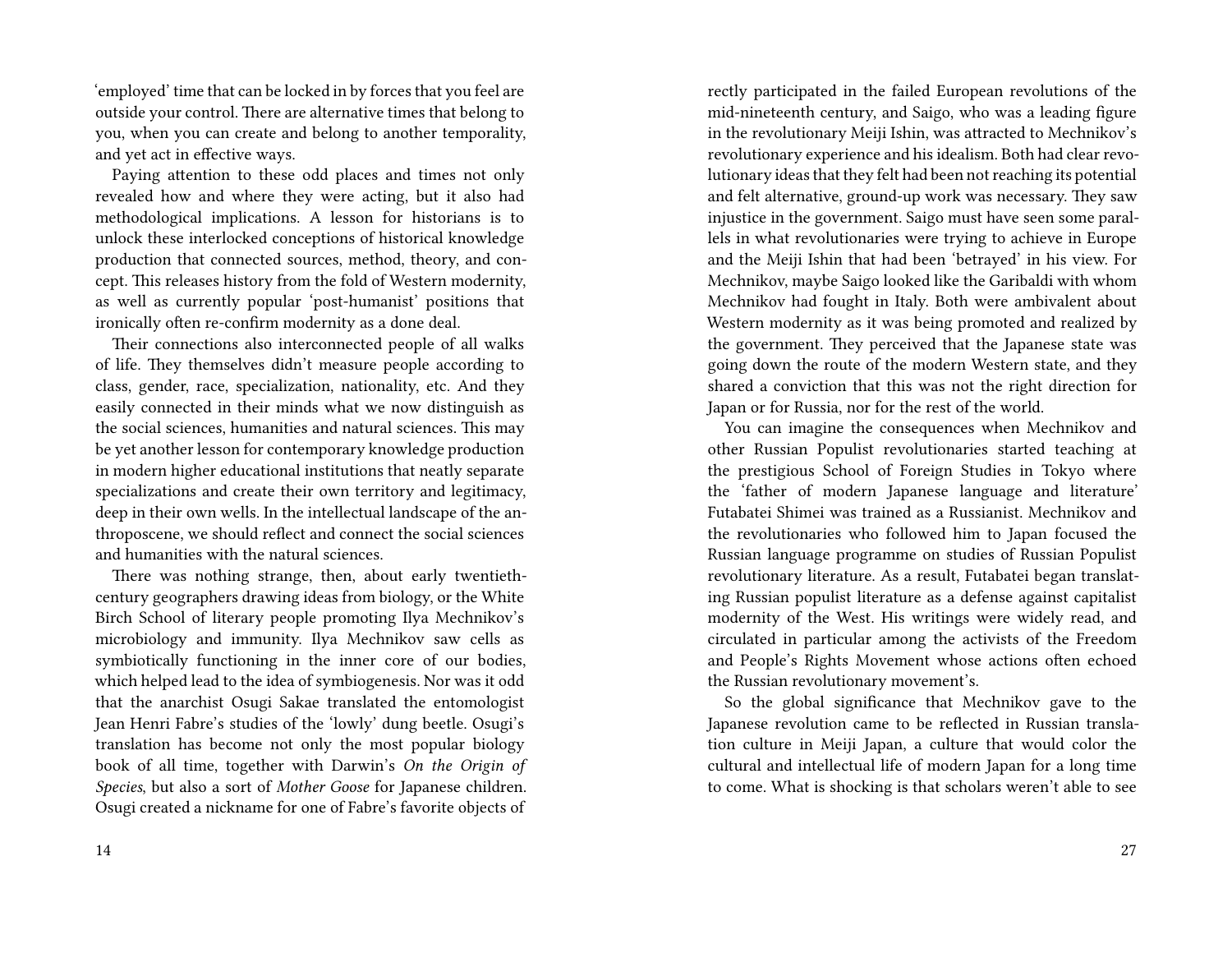modern Japanese history, and we have precluded all other possibilities of the future in the past.

Both Saigo and Mechnikov saw that what they were doing in Japan had global significance. They did not see Japan as some sort of local peripheral place, but rather that their actions in Japan had global implications. Moreover, they believed that what had been practiced and developed for centuries from within Japan offered a direction for the future. In contrast, those practices and beliefs from an earlier era were treated as backward by both Western powers and the new Japanese state. It was in those 'evil practices' from an earlier era, the Tokugawa period, that Mechnikov observed unique seeds of revolution. These seeds of revolution did not exist in what he perceived as a backward Europe. Mechnikov was deeply disappointed by the conservative habits of Western Europeans and didn't believe they would be able to make the kind of revolutionary changes he observed in Japan, changes that promoted mutual aid and trust beyond family and class. These values led seamlessly to borderless concern for humanity at large. The openness and development of a mutual aid culture demanded by the ocean culture of Japan inspired him to develop further an anarchist theory of civilizational development, based on his alternative understanding and vision of the future. His theory greatly influenced such future leading anarchists as Peter Kropotkin, for whom Mechnikov was a mentor.

Some trust and bonding likely came out of Saigo and Mechnikov's understanding of mutually shared circumstances. Both had placed themselves on the periphery of power and culture when they began their correspondence. Saigo resigned from the government and began to practice farming in the rural outreaches of a place called Kumamoto in the south. He was disturbed by the poor treatment and impoverishment of the samurai who had carried out the revolutionary changes of the Meiji Ishin (Restoration) in the first place. Mechnikov had di-

26

study, the dung beetle, as 'funkorogashi', or 'dung ball roller'. The dung beetle became extremely popular among Japanese children and adults alike, and remains to be so, even today. As I pointed out in the book, the dung beetle long outlasted the imperial ideologies that banned it. However, in academia, no one ever talked about this popular intellectual phenomenon, while focusing instead on the imperial ideologies that banned it.

Other instances include the most famed primatologist of Japan, Imanishi Kinji, who was a student of the philosopher Nishida Kitaro and what I called 'anarchist sciences' in the book. Imanishi did not look at primates as 'nature' separated from us, 'civilization/culture'. Instead, he began to seek culture in nature, how empathy worked among primates, for instance. And the anarchist ethnographer Lev Mechnikov, who was a mentor for the natural scientist and anarchist Peter Kropotkin. Anarchists in Japan actively connected the humanities, social sciences, biology, philosophy, entomology, literature, ecology/ environmental studies, agriculture, and Gxd/religion. The very thought that interconnected all those people of all walks of life on the street, interconnected the various 'disciplines' in which they became interested. That's why literary circles meeting in places like the second floor of sweet shop studied about anarchist science and biology, and how to practice agriculture. Esperanto meetings become circles to study about the ecology and environment, concerns that are still very much associated with Esperanto language today in Japan. Places like local hospitals developed into anarchist meeting and publishing spaces. These various conversions of space occurred very naturally and unproblematically.

Urban spaces also turned into critical transnational spaces transcending borders, where people and ideas of various origins met. During the great Kanto Earthquake of 1923, key anarchist figures Osugi Sakae and his partner Ito Noe were brutally murdered by police terrorism. However, it was the thought and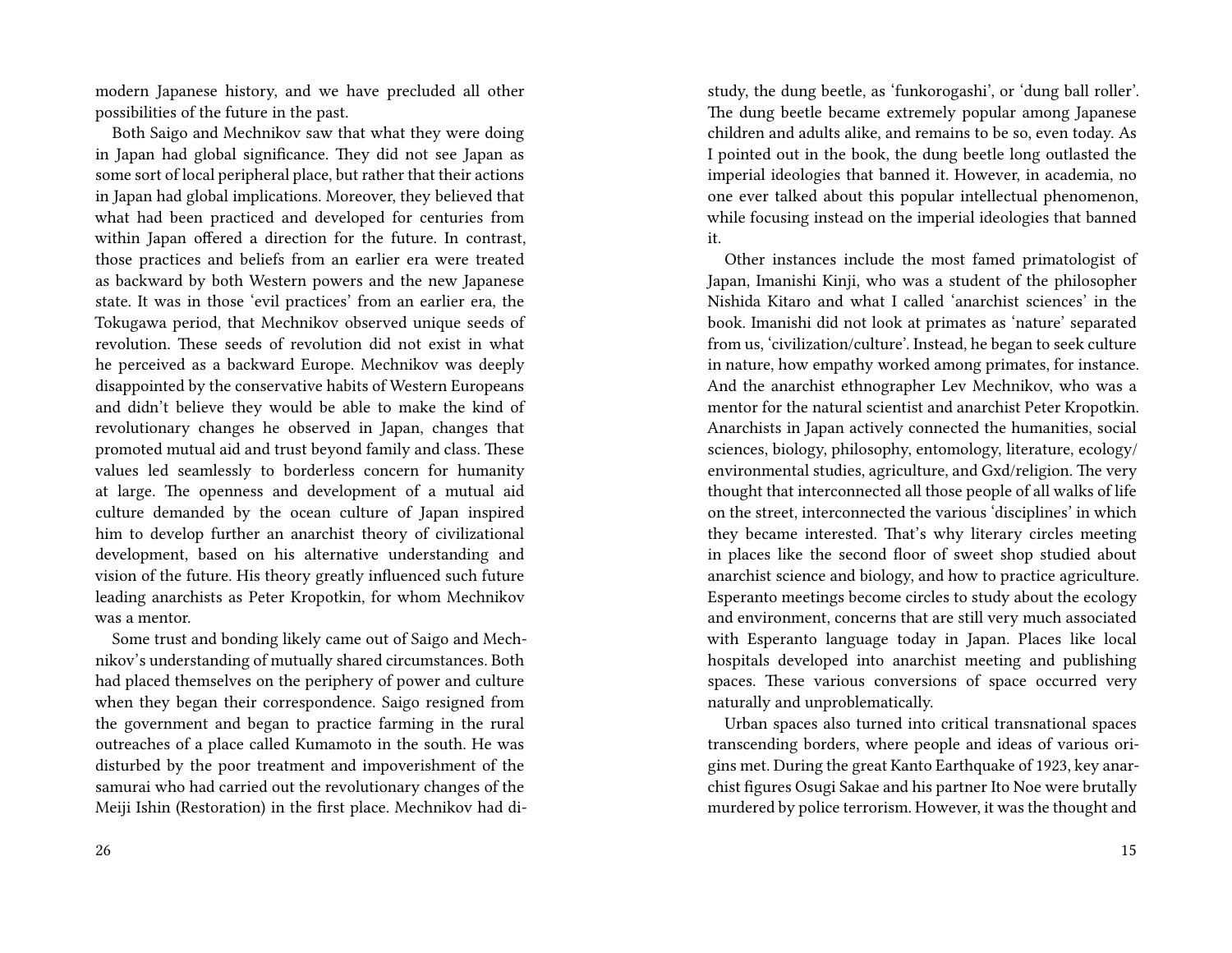the multitudes of human beings that they left behind, as much as what they wrote and translated, that have survived until now.

The presence in history of such activities and the absence in our historical knowledge (historiography) are telling. It shows the nature of how and why history is often written and how it governs the future.

Historians often have defined 'activists' as those who engaged in the state's political language. By so doing, these political actors determine their position by speaking the language of the civilizational discourse of the West. According to this measure, Asian societies have 'weak civil societies'. However, we need to look outside Western modern vocabularies of 'activists' who speak the language of conventional state politics. Such studies of the weakness of political activism in the Nonwest inevitably revolve around state-centric and thus West-centric political history.

I don't have quantitative evidence for this, but the Kanto Earthquake of 1923 was probably a major impetus as well for the weakening of the anarchist movement, because, while we are used to thinking of the 'end' or 'weakening' of anarchism by the events of the Russian Revolution and the rise of Bolshevism and Marxism in Japan, it was the natural and spatial destruction of Tokyo as hubs for these intricately formed networks that really helped lead to the displacement of anarchism – at least temporarily. The earthquake forced smaller hubs like the Shirakaba School to move out of Tokyo, dissolving the cooperatist anarchist networks that had formed at a time when spatial proximity was still essential for network formation. The police murdered two key leaders of the anarchist movement in the destructive aftermath of the earthquake, Osugi and Ito Noe, together with their young nephew, but it was the spatial dissolution of the earthquake itself, the disintegration of Tokyo's sites as hubs of cooperatist anarchist networks, that most negatively interrupted this movement.

across every town in Hokkaido, with a stone of the goddesses of nature that humbly emerged from the soil. They embedded the worship stone of the goddesses on the hill, above their meeting place.

Inspired by Arishima Farm, cooperatism became a Hokkaido-wide cooperative movement without a leader. Participants used the language of Kropotkinism taken from the Arishima farm, to globalize their local practices. Across Hokkaido and beyond, people admired and followed what Arishima Farm had achieved – despite the fact that the cooperative living farm members were still living together with their chickens on dirt floors, under snow-covered thatched roofs with no electricity.

Intellectuals like Arishima could never be farmers. Yet Arishima triggered democratic communities by providing positive conditions for action, and giving power to ordinary farmers to realize anarchist modernity on the local scale.

**AAT: I'd like to examine the international (often Russian and Japanese) pairings you show collaborating throughout the book's time period of 1860s-1930s. The first pairing would be Lev Mechnikov with Saigo Takamori during the era of the Meiji Ishin (also known as the** *Restoration***). How were these men connected in their philosophies and why did their contributions to the Meiji Ishin diverge so much from the goals of the Japanese State?**

Many competing ideas of the future in the past coexisted. The Japanese revolutionary leader Saigo Takamori's and the Russian anarchist/populist revolutionary Lev Mechnikov's ideas of the future were different from the newly formed oligarchs' ideas of the future that have so often been the object of historians' interest. The 'Opening of Japan' (*kaikoku)* has long meant the opening to the West and its civilization discourse. That particular interpretation has been the sole historical meaning given to that event as the beginning of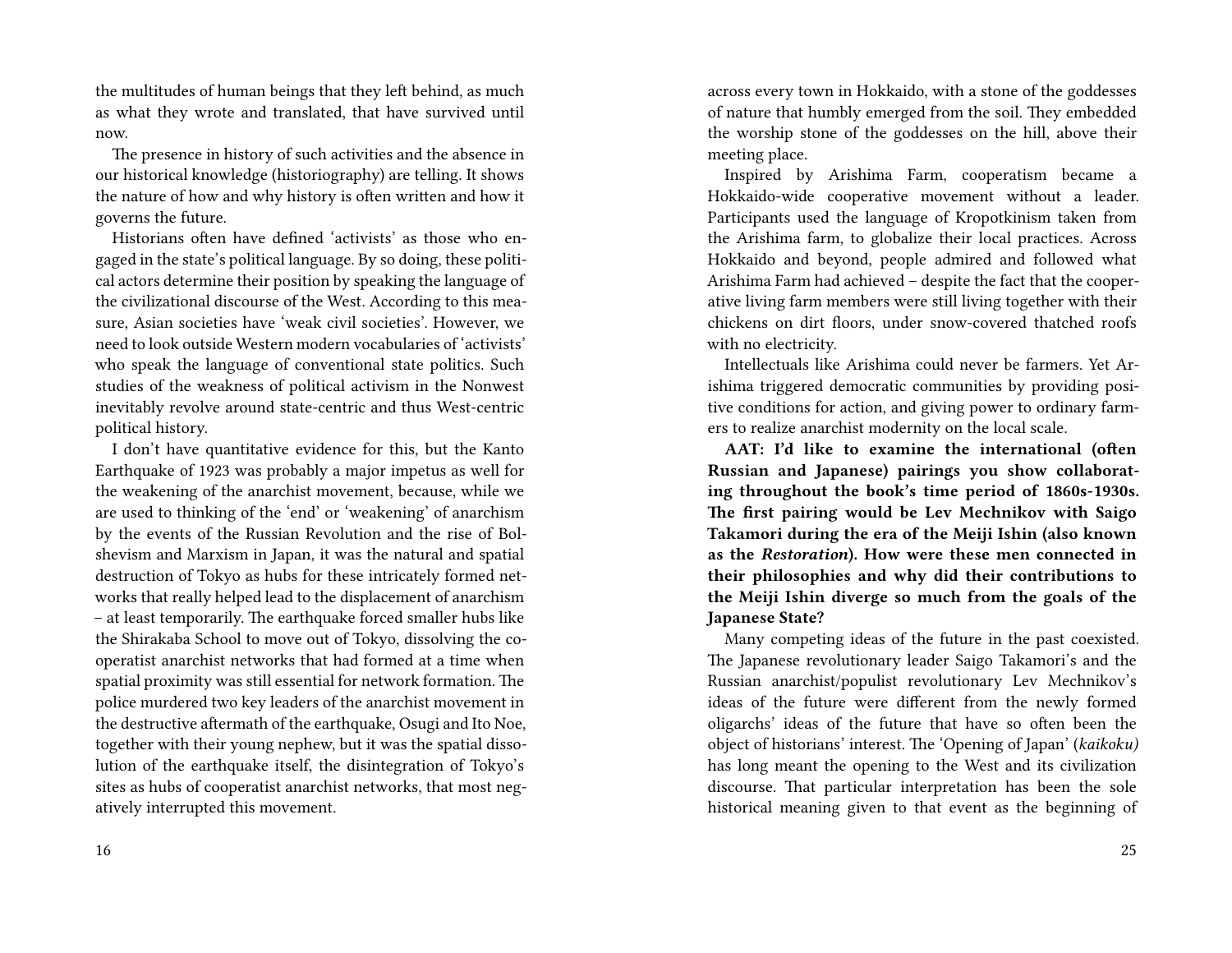ing at the forefront of progress that made them stand out from the others. Arishima understood what the farmers' local knowledge and habits of mutual aid could bring to their shared ownership of the farm. He created the conditions that allowed them to form a new symbiotic relationship with each other on the one hand, and symbiotic with nature on the other. It's important to point out here that revolution was not about political change, but about how they identified symbiotically with one another as shared owners and laborers on the farm.

There was in fact nothing utopian about what these farmers were doing if the term 'utopia' is understood as a perfected place of finality. For them, the world is always changing and adapting, constantly forming and reforming. We can have an urge to progress without destroying nature, and an urge to change without bloody and violent revolutions. The ordinary farmers of Arishima Farm made revolutionary acts in order to survive, without destroying things or killing others. The notion of mutual aid for survival is integral to cooperatist anarchism.

We can take the phrase 'the dexterous hand that reaches to itch the right spot' in Japanese as a humorous yet reflective phrase suggestive of the functioning of anarchism as its participants viewed it. That is, anarchism served to encourage all individuals to freely develop and practice their own individual talents and in this way to best serve society. It is reflective of a particular cooperatist anarchist idea of equality and democracy whereby every individual nurtures their own unique talents gifted by nature and thereby flexibly and dexterously enhances and improves society, each in their own unique way.

The farm members considered water, air, and soil to be a part of them, and cared for the nature around them cooperatively for their shared survival. They made use of their knowledge of their local natural environment. Due to their respect and valuing of the forces and behavior of nature and their dependence on natural resources, they replaced the emperor's masculine symbols on their farm, the same symbols that were replicated

Many scholars search for feminism in Japanese history among figures who were part of anarchist modernity, like the above-mentioned anarchist Ito Noe. In their search for feminism, though, with almost no exception, scholars focus on suffrage as the measure and keyword of feminism and women's history. However important this type of scholarship may have been and continue to be, it's worth being cautious here as well. Once we make the Western version of suffragebased feminism our measure and lens for examining Japanese 'women's' history, then we miss a huge number of female historical actors who were very important, sometimes vital actors. These women were at the forefront of some of the most distinctive cultural and political movements in modern Japan. The history of environmentalism in Japan, for instance, cannot be discussed without consideration of the influential antipollution activism initiated, organized and led by ordinary Japanese housewives in the 1950s. The places where these ordinary housewives studied and practiced were their homes and backyards. Yet the fact that involvement in the national politics of the state was never a part of the women's interest or ambition should not be considered a weakness. Our reliance on suffrage and conventional political participation as a social scientific yardstick of Western modernity has caused us to miss too many important female actors in Japanese history in the first place. Today, I imagine we could learn something new from the practice of these ordinary housewives that would allow us to change our very understanding of 'democracy', 'civil society' and 'politics' by looking at these least likely heroes of history.

One of my former DPhil students, Anna Schrade, has looked into ordinary housewives encountering mass pollution in the industrialization of Japan, during its economic expansion in the immediate postwar. These ordinary women initiated and conducted extraordinary scientific studies by collaborating with scientists. They gathered evidence from and studied their mun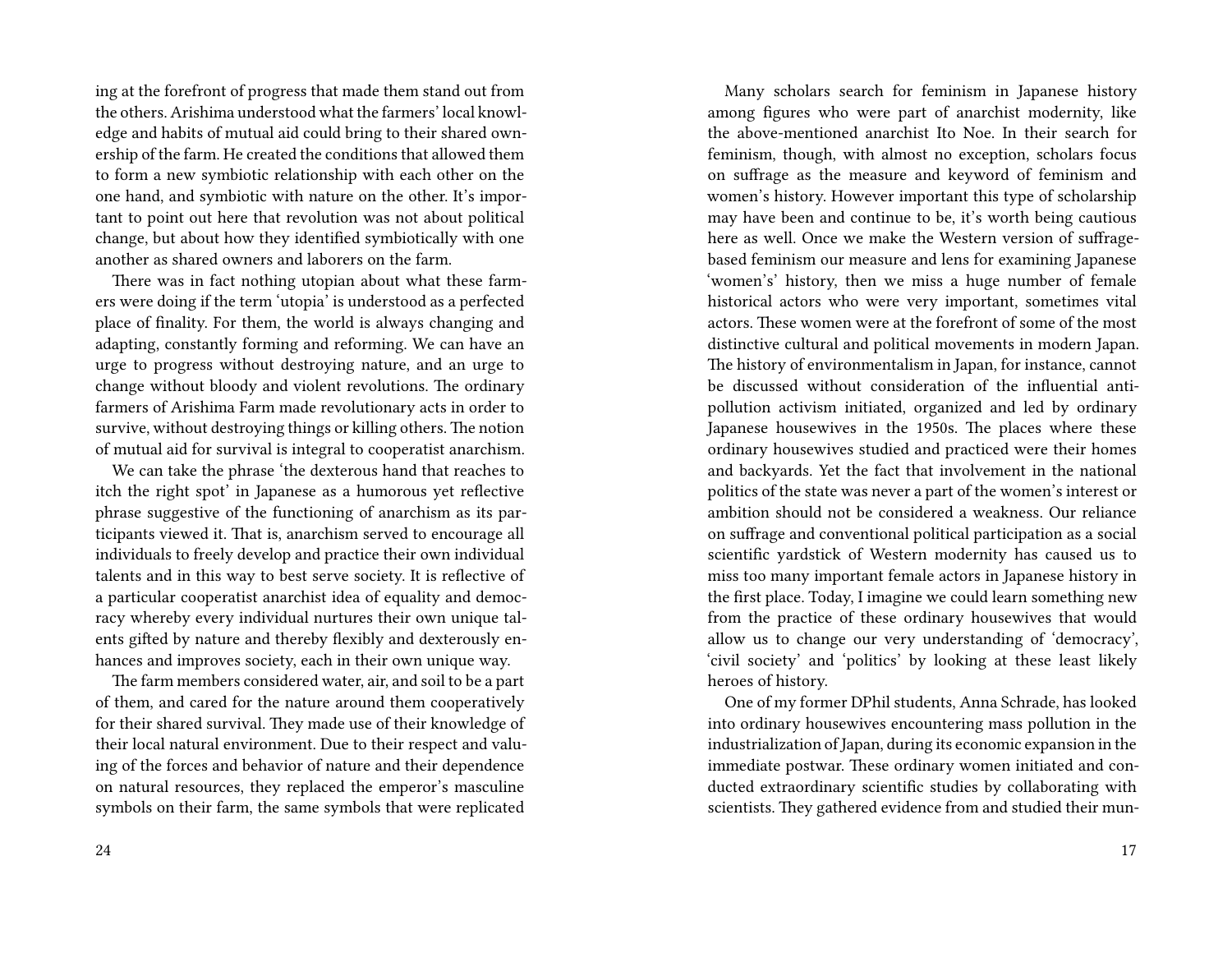dane everyday surroundings to demonstrate inhumane pollution levels. They collected dust and tested the air and water around them under the motto of *sogo fujo,* mutual aid, when the government and the corporations weren't acting. Their counter network to state and capitalist modernity spread horizontally, transcending age, occupational and class differences. Indeed, those differences were the key to the success of their counter network. They also made their own amateur documentary of the local pollution that was eventually shown nationwide on the national broadcasting channel. Spontaneously organized and networked on the grassroots level, these women were very much an example of anarchist democracy in postwar Japan that made fundamental differences in their own lives. The implications of producing a historical account of their activities are not small. Until now, we have looked at the global 1960s and '70s, by focusing on male elites initiating an environmental movement, with an assumption that knowledge spread from 'above' to 'below'. We are finding exactly the opposite; that we have overlooked the housewives of the '40s and '50s, women who didn't believe in or simply didn't give a damn about voting. The media and then elite male intellectuals followed these women's initiation of postwar environmentalism only much later. Only then did some elites begin to join when it was already safe to do so, because it had become acceptable to talk about these things in the 1970s. Our historical accounts have only paid attention to these elites. At a time when the men were employed by the polluting industries and often fully contributing to environmental disaster, their wives were acting the other way around in the same household, by going against the polluting activities of their own husbands and their employers' — without any violence. Women throughout the world should be encouraged to act without the state, and anarchist modernity has shown just how much one they have made difference, and will continue to be so.

18

design. They sought to help articulate ideas or instigate action, but not lead or exercise power over others.

How did Arishima put it into practice? When Arishima was a teacher at Sapporo Agricultural College (now Hokkaido University) where Christianity, rationality, military, science and technology, large-scale agriculture (for colonial practice), and English language were taught, Arishima began teaching about the Russian anarchist Peter Kropotkin and literature in informal settings such as in the dorm at night, and thus turned the imperial institution into an academy of anarchist ideas.

He also funded various anarchists to link with the wider world. He supported the anarchist Osugi Sakae's trip abroad, for instance. Arishima also gave many public talks in local areas that often opened up critical discourse among locals. So he did a lot of 'ground work' before the end.

As his final closing act before he committed suicide, he gifted his farm to the tenants working on the farm that he had inherited from his wealthy father. His liberation of his tenant farmers and gifting them the farm was as perfectly fitting to anarchist thought and practice as any could be. Here again, none of the members of Arishima Farm thought of themselves as anarchist, but their self-organization and practices of mutual aid in response to their liberation almost perfectly accorded with cooperatist anarchism over time. This gave fresh meaning to their everyday practice. They adopted the most advanced levels of irrigation and rice processing technology on their farm. Their revolutionary practices occurred not with a gunshot or murder, but within themselves and out of dreadful fear. There was nothing heroic about it. Without the security provided by their former landowner, they feared for their survival in the arctic winters and severe nature of Japan's northernmost island of Hokkaido. The Arishima farmers' level of material wellbeing was about the same as the other tenant farmers of Hokkaido, with the major difference being that they owned the land on which they farmed. But it was their sense of themselves stand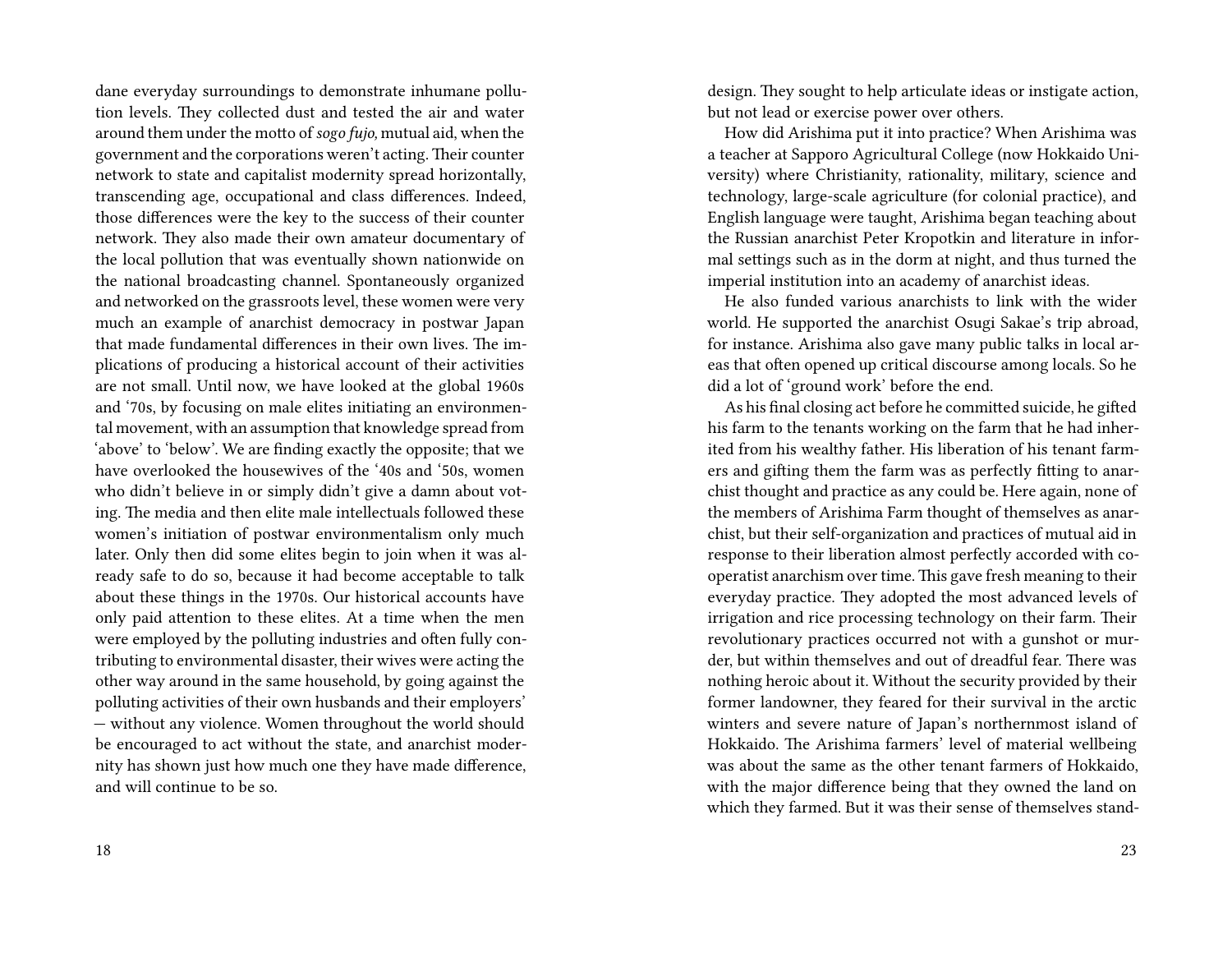*Even such luminaries of the anarchist movement as Kropotkin had no role in leading any movement.*

**Could you discuss how Arishima and other cooperatist anarchists from Japan and Russia, put this into practice? Did this movement emerge organically as a sum of its parts? How did those with elite backgrounds like Arashima contribute without becoming leaders?**

Another interesting question. Yes, right, Arishima didn't have a vision of being a revolutionary leader and in fact, none of the historical actors identifiable as anarchist moderns did. That shows just how much this phenomenon was different from say, the Russian Revolution.

Ours is naturally becoming a more anarchist world without intellectuals or leader figures needing to stand at the front of the movement waving their flags. Key figures in Japan were murdered by the state or committed suicide, but the practices and notions that they espoused have long continued naturally up to today. The state wrongly thought that by executing a leader like Kotoku, they would get rid of the movement. Of course, their violent act did rob us of the fascinating books that Kotoku would have written. It is striking that Japanese anarchists never wrote a book of anarchism per se; they only had time to work on it. For Kotoku and others, cooperatist anarchism was no big deal – it was so embedded already in everyday life and the worldviews of ordinary people that they didn't need a violent revolution to initiate it.

Eventually, cooperatist anarchism took shape as what I have characterized as a 'cultural revolution'. A key development in the cultural revolution was the redefinition of 'nature' as symbiotic and centerless, as opposed to Spencerian Darwinist nature and its hierarchical teleology. Culture was to be aligned with the centreless universe of nature. So-called elites and intellectuals may have had a place in this 'revolution', but not a place of power to order society with their own self-protective

Speaking of space, when counter networks form against domination, segregation, and power, what shape do they take? Here we can take a cue from nature on the molecular level and from the ancient art of basket weaving. Bamboo weaving practices are being looked at by Jo McCallum as a contact point between humans and nature. We can view effective and long lasting networks as *kagome*, a pattern used in Japanese bamboo weaving. The method of bamboo weaving takes into account the natural form, grain, and coloring of each individual piece in the weave, making the baskets strong and yet pliable. Physicists have used the term *kagome* as a name for a particular formation of lattice discovered as occurring naturally on the molecular level. Kagome lattices now form the basis for cutting-edge research in highly conductive manmade materials likely to be useful for the quantum computers of the future. We can similarly view the development of strong, pliable and highly conductive social networks by using the metaphor of *kagome*.

## **Part 2**

**Asia Art Tours: You highlight throughout the book the incredible diversity of collaboration between individuals, not just between countries but also between the demographics of those countries. (rich & poor, young & old, atheist & religious)**

**What was it about Russia and Japan at this time that spurred this international, inter-demographic collaboration between so many groups? In our recent era of global protests that remain relatively isolated, what lessons can we take from this historic period for building solidarity?**

*SHO KONISHI:* That's another unique question. For one, cooperatist anarchist modernity was expressed and promoted in the most interesting, intimate, and familiar terms, such